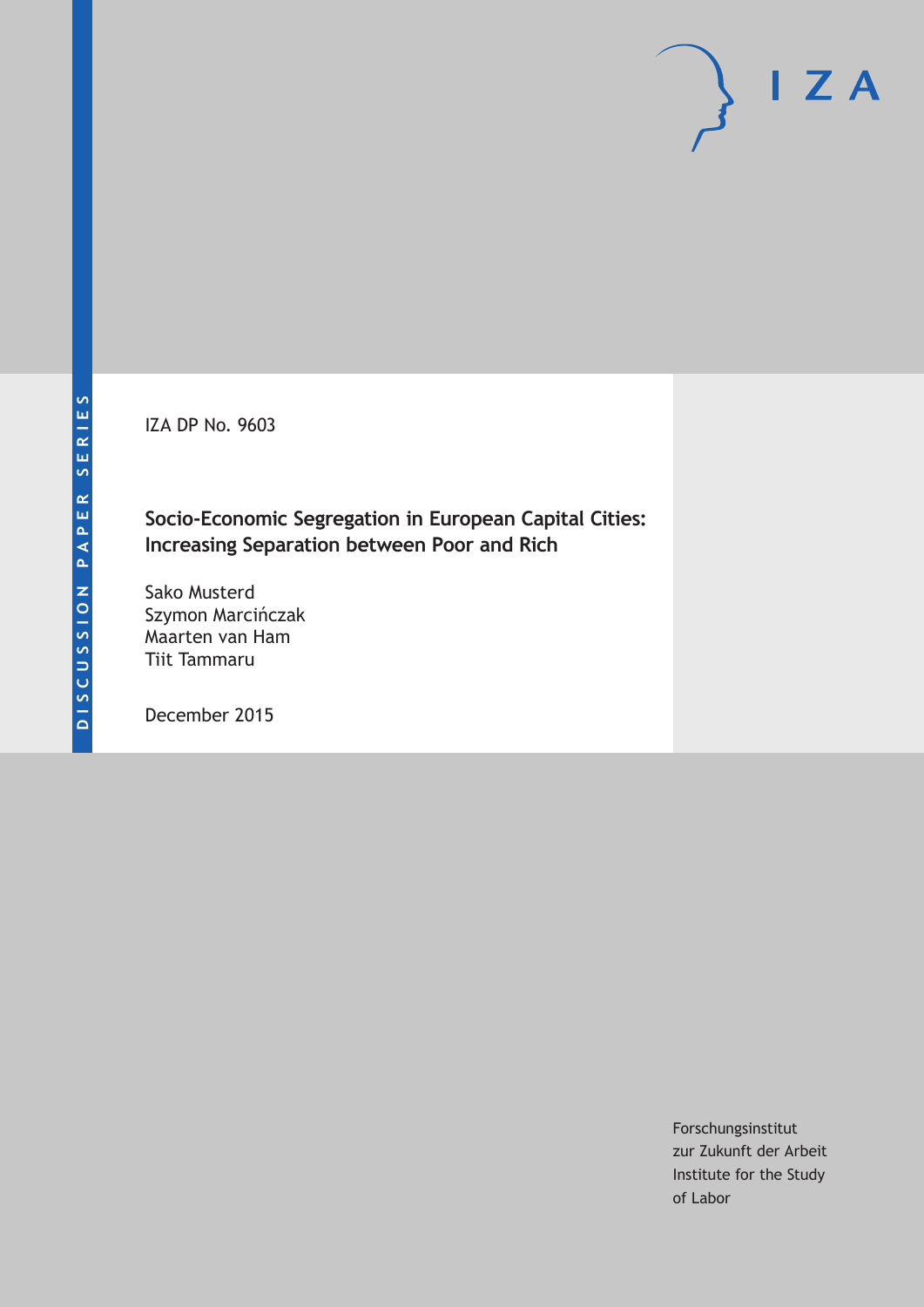# **Socio-Economic Segregation in European Capital Cities: Increasing Separation between Poor and Rich**

### **Sako Musterd**

*University of Amsterdam* 

### **Szymon Marcińczak**

*University of Łódź*

### **Maarten van Ham**

*Delft University of Technology and IZA* 

### **Tiit Tammaru**

*University of Tartu* 

Discussion Paper No. 9603 December 2015

IZA

P.O. Box 7240 53072 Bonn Germany

Phone: +49-228-3894-0 Fax: +49-228-3894-180 E-mail: iza@iza.org

Any opinions expressed here are those of the author(s) and not those of IZA. Research published in this series may include views on policy, but the institute itself takes no institutional policy positions. The IZA research network is committed to the IZA Guiding Principles of Research Integrity.

The Institute for the Study of Labor (IZA) in Bonn is a local and virtual international research center and a place of communication between science, politics and business. IZA is an independent nonprofit organization supported by Deutsche Post Foundation. The center is associated with the University of Bonn and offers a stimulating research environment through its international network, workshops and conferences, data service, project support, research visits and doctoral program. IZA engages in (i) original and internationally competitive research in all fields of labor economics, (ii) development of policy concepts, and (iii) dissemination of research results and concepts to the interested public.

IZA Discussion Papers often represent preliminary work and are circulated to encourage discussion. Citation of such a paper should account for its provisional character. A revised version may be available directly from the author.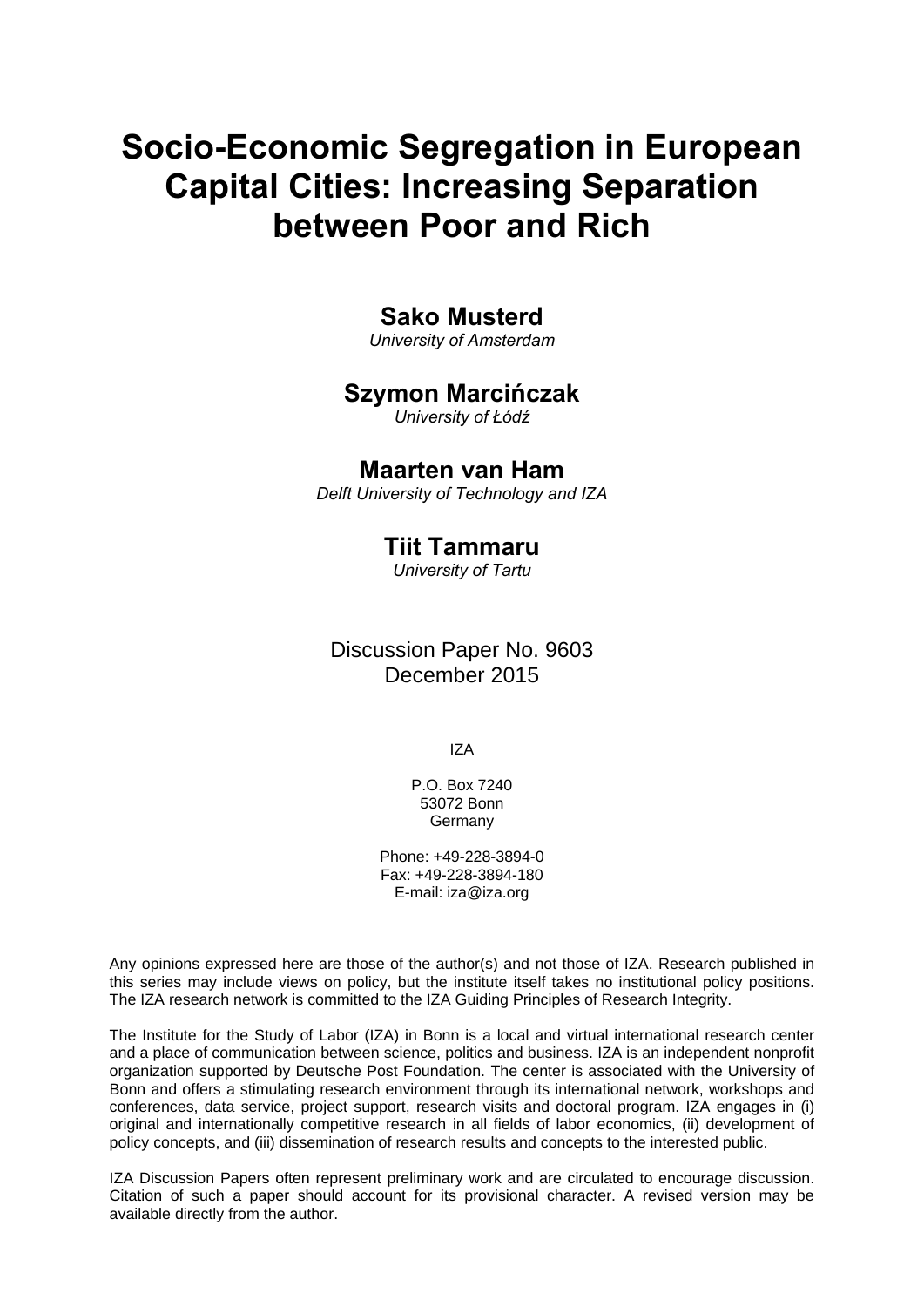IZA Discussion Paper No. 9603 December 2015

# **ABSTRACT**

## **Socio-Economic Segregation in European Capital Cities: Increasing Separation between Poor and Rich\***

Socio-economic inequality is on the rise in major European cities as are the worries about that, since this development is seen as threatening social cohesion and stability. Surprisingly, relatively little is known about the spatial dimensions of rising socioeconomic inequality. This paper builds on a study of socio-economic segregation in twelve European cities: Amsterdam, Athens, Budapest, London, Madrid, Oslo, Prague, Riga, Stockholm, Tallinn, Vienna, and Vilnius. Data are used from national censuses and registers for the years 2001 and 2011. The main conclusion is that socio-economic segregation in Europe has grown. This paper develops a rigorous multi-factor approach to understand segregation and links it to four underlying universal, partially overlapping, structural factors: social inequalities, globalization and economic restructuring, welfare regimes, and housing systems. The paper provides an in-depth discussion of these factors to come to a better understanding of the differences between the hypothesized and actual segregation levels measured. It is suggested that introducing time-lags between structural factors and segregation outcomes improve the theoretical model.

JEL Classification: N94, O18, P25, R21, R23

Keywords: socio-economic segregation, inequality, capital cities, Europe, comparative research, census data

Corresponding author:

Sako Musterd Centre for Urban Studies University of Amsterdam PO Box 15629 1001 NC Amsterdam The Netherlands E-mail: s.musterd@uva.nl

 $\overline{\phantom{a}}$ 

<sup>\*</sup> We are very grateful to all the co-authors for their contribution to the book. The research leading to this paper has received funding from the Estonian Research Council (Institutional Research Grant IUT no. 2–17 on Spatial Population Mobility and Geographical Changes in Urban Regions); European Research Council under the European Union's Seventh Framework Programme (FP/2007-2013) / ERC Grant Agreement no. 615159 (ERC Consolidator Grant DEPRIVEDHOODS, Socio-spatial Inequality, Deprived Neighborhoods, and Neighborhood Effects); and from the Marie Curie programme under the European Union's Seventh Framework Programme (FP/2007-2013) / Career Integration Grant no. PCIG10-GA-2011-303728 (CIG Grant NBHCHOICE, Neighborhood Choice, Neighborhood Sorting, and Neighborhood Effects); and direct funding from the Universities of Amsterdam and Lodz.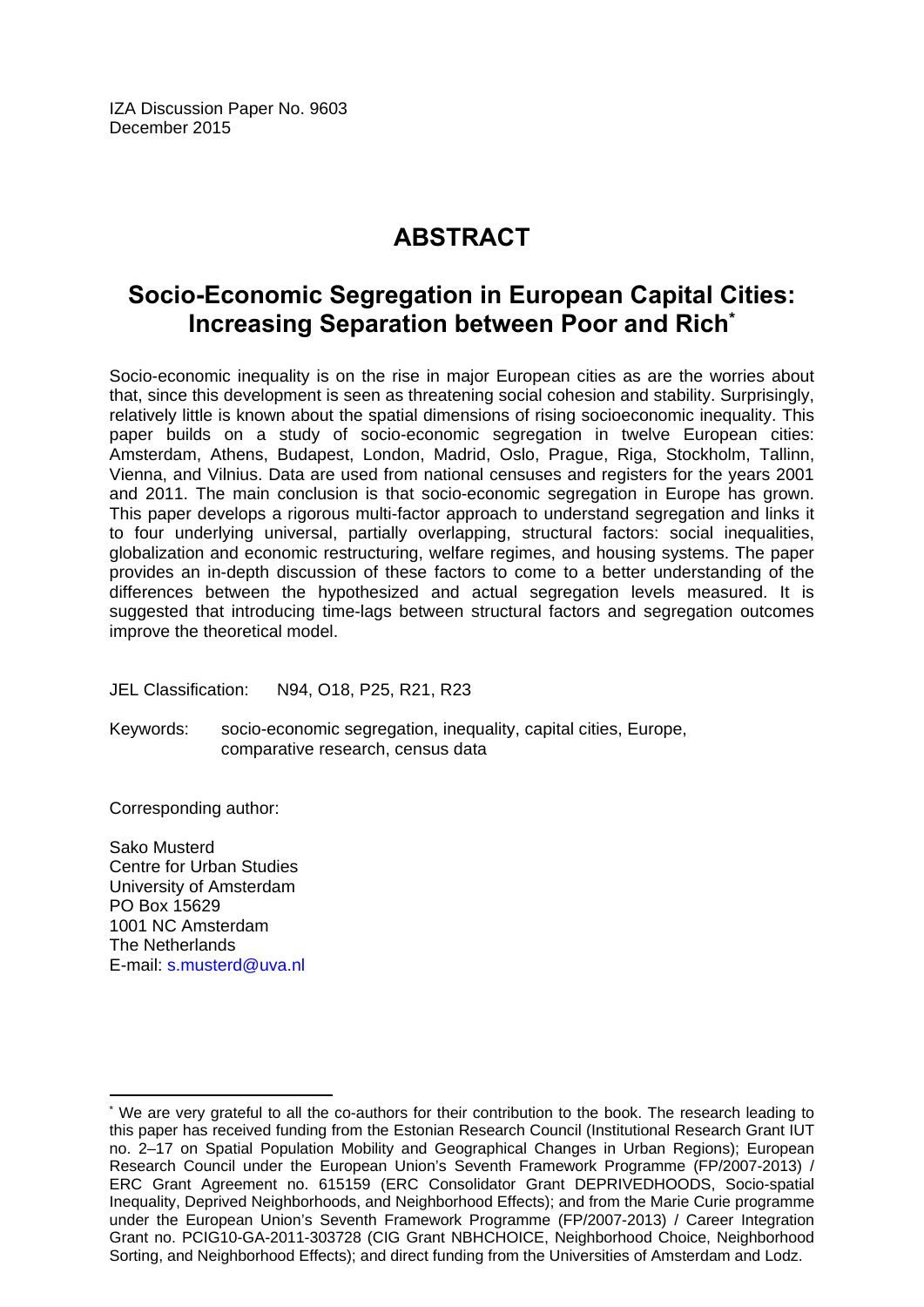#### **Introduction**

There is increasing attention for inequality on the global, European, and national levels. This is evidenced by the huge attention for the recent book *Capital in the Twenty-First Century* by Piketty (2013), who argues that wealth inequality is on the rise in many countries. There is a lot of debate on how to measure inequality, and whether to focus on income inequality or wealth inequality, or both, and recent research shows different results based on the country studied, and the period studied (Nolan *et al.* 2014; Salverda *et al.* 2014). Despite the debates, there seems consensus that social inequalities have increased significantly in many European countries since the mid-1970s. Even in periods of sustained economic growth in the last two decades, socioeconomic inequalities increased in several parts of Europe. In other words, the rich became richer and existing policies and institutions were not successful in tackling poverty (Atkinson 2015). The economic downturn and financial crisis since 2008 has intensified this process. The interest in inequality is partly driven by a fear that (rising) inequality can lead to social unrest, an increase in crime, and a decrease in trust between groups in society (Malmberg *et al*. 2013), and as a result, inequality is high on the national and European policy agenda's (EC 2010).

*Social inequality* likely is one of the most important factors causing socio-economic segregation. Within cities, poverty often concentrates in particular parts of cities and in disadvantaged neighborhoods. These 'internal urban peripheries' might be located in poor city regions, but also in otherwise thriving city regions. Similar processes of spatial separation characterize higher social strata that voluntarily split themselves from the rest of society, and concentrate in (upper) middle class enclaves (Atkinson and Blandy 2006). Although it is often claimed that socio-economic segregation is increasing in European cities, there is no rigorous comparative and systematic research into changing levels of this form of segregation (Tammaru *et al.* 2016a), and we understand relatively little about what explains the changes in socioeconomic segregation over time and between cities. The segregation literature suggests that there are four key structural factors which shape socio-economic segregation: social inequalities, as already mentioned, welfare regimes and housing systems, changing economic structures, and the level of global connectedness (Hamnett 1994; Kemeny 1995; Marcińczak *et al*. 2015a; Musterd & Ostendorf 1998; Sassen 1991). These factors overlap and interact over time, and these interactions play out differently in different national and local contexts.

Other structural factors such as the level of *global connectedness* and *changing economic structures* should not pass unnoticed either. The best connected cities tend to attract highsalaried and low salaried people, while the less connected places do not (see for example Sassen 1991). Local economies, in which the service sector really gained a strong position has given new impulses to cities as well and imply major transformations of their professional structures. These changes too tend to lead to more inequality, also in the most egalitarian countries (Sachs 2012; European Commission 2010). They can have consequences for the spatial patterns in cities as well, because the new occupational compositions will create new spatial divisions, as is known from earlier segregation studies (Duncan and Duncan 1955, Ladányi 1989, Morgan 1975, 1980). Economic restructuring processes will therefore work out differently in different cities.

The role of *welfare regimes* in understanding socio-economic segregation has received ample attention in the literature. One of the first publications to stress the importance of welfare regimes for the understanding of urban inequality was the volume 'Urban Segregation and the Welfare State' (Musterd and Ostendorf 1998). In a more recent contribution, Maloutas and Fujita (2012) applied a wide segregation concept in a comparison of cases in their book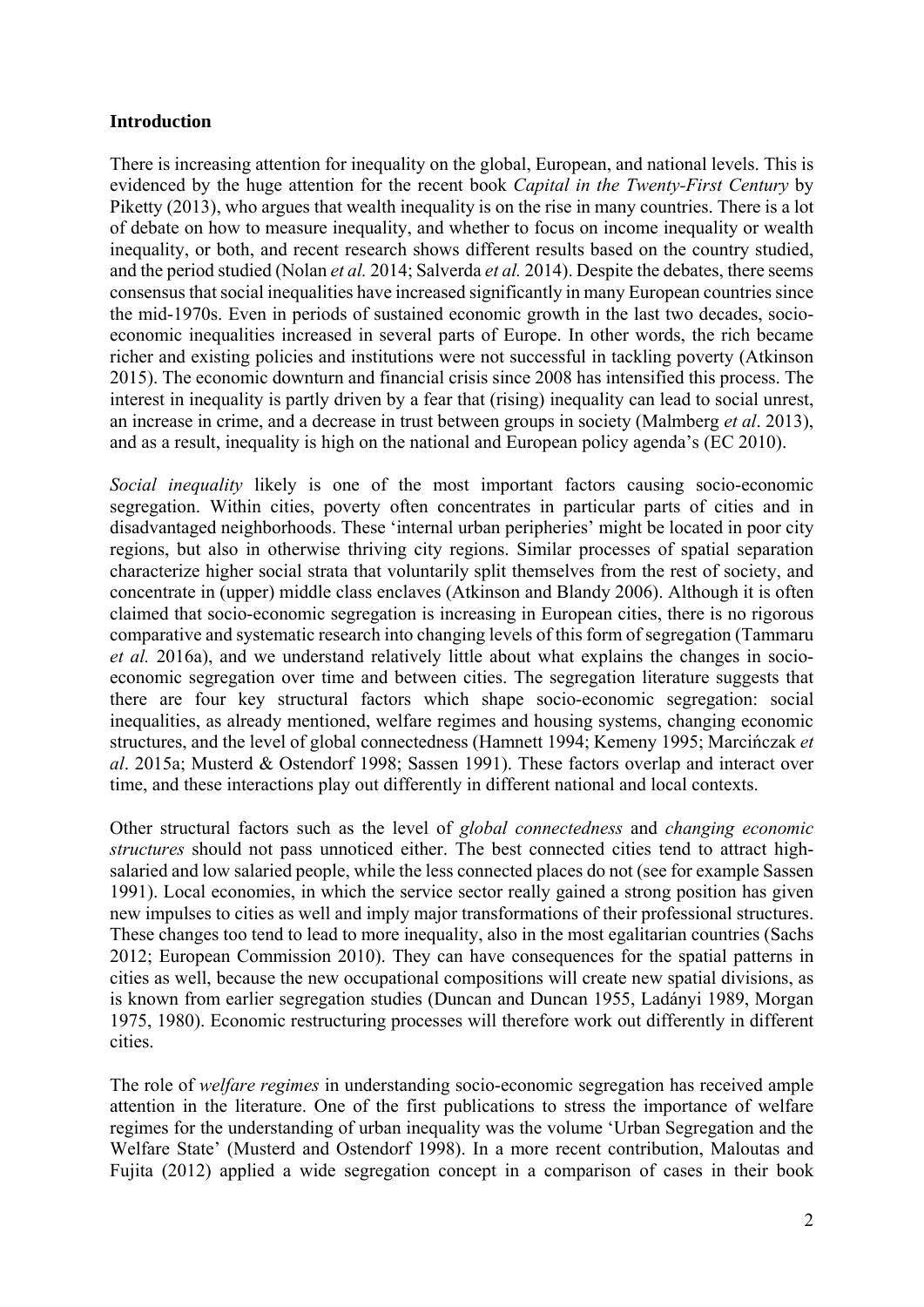'Residential Segregation in Comparative Perspective'. Changing welfare regimes may be related to major political transformations, such as the dramatic ones experienced in Eastern Europe around 1990 (the Fall of the Wall, 1989; the demise of Soviet Union, 1991); but may also be related to ongoing liberalization of cities and states in Northern, Southern and Western Europe.

*Housing systems* often run parallel with certain welfare regime types, but may also have an independent effect on social urban configurations, as can easily be seen when we compare the rather similar welfare regimes of The Netherlands and Belgium, which appear to have very different housing systems; the Dutch being more de-commodified and the Belgian system highly commodified (Schwartz and Seabrooke 2008). Such processes have had strong impacts on social spatial distributions as well.

This paper will address two questions. The first is an empirical one: how has the level of socioeconomic segregation changed in the last decade in a selection of European capital cities? The paper will address changes in Amsterdam, Athens, Budapest, London, Madrid, Oslo, Prague, Riga, Stockholm, Tallinn, Vienna, and Vilnius. The empirical results presented originate from a recent book edited by the authors of this paper: *Socio-Economic Segregation in European Capital Cities: East Meets West* (Tammaru *et al.* 2016a). The analytical part of the paper will give important insight in recent changes in socio-economic segregation. This paper will continue where the book stopped and will discuss in detail the differences between cities while trying to understand the changes in segregation in Europe. The second question is therefore: what are the main factors explaining (changing) socio-economic segregation and how can differences between cities be understood? To answer this question we will more closely examine three pairs of cities that are somewhat similar in terms of the welfare regime but exhibit different levels and trends of socio-economic segregation: Amsterdam and Vienna, Oslo and Stockholm, and Riga and Tallinn. By socio-economic segregation we mean residential segregation of population groups based on occupation, income, or education.

In the remainder of this paper we will further develop the multi-factor approach aimed at understanding segregation, based on the four factors identified above. Existing knowledge regarding each of these factors will briefly be discussed and we will present a theoretical ranking of the case study cities with regard to their expected level of socio-economic segregation based on the four factors. Next we will discuss data, methods and some methodological issues related to measuring socio-economic segregation, and especially related to an international comparison of segregation. Definitions of cities and urban areas, the spatial scale of administrative neighborhood data available, and measures of socio-economic status differ between countries and cities. The case studies presented in this paper will mainly use data from the census and register data (see also Tammaru *et al.* 2016a). In the next section we present the levels and patterns of socio-economic segregation in the 12 case study cities, and how they changed in the first decade of the 21st century. We will propose their theoretical ranking and we compare it with the actually measured levels of segregation. Finally, we aim to come to a better understanding of these differences by an in-depth discussion of additional *context specific* factors, development paths and contextual legacies, in the three pairs of seemingly similar cities. This will lead to conclusions and new perspectives and insights on socio-economic segregation in Europe.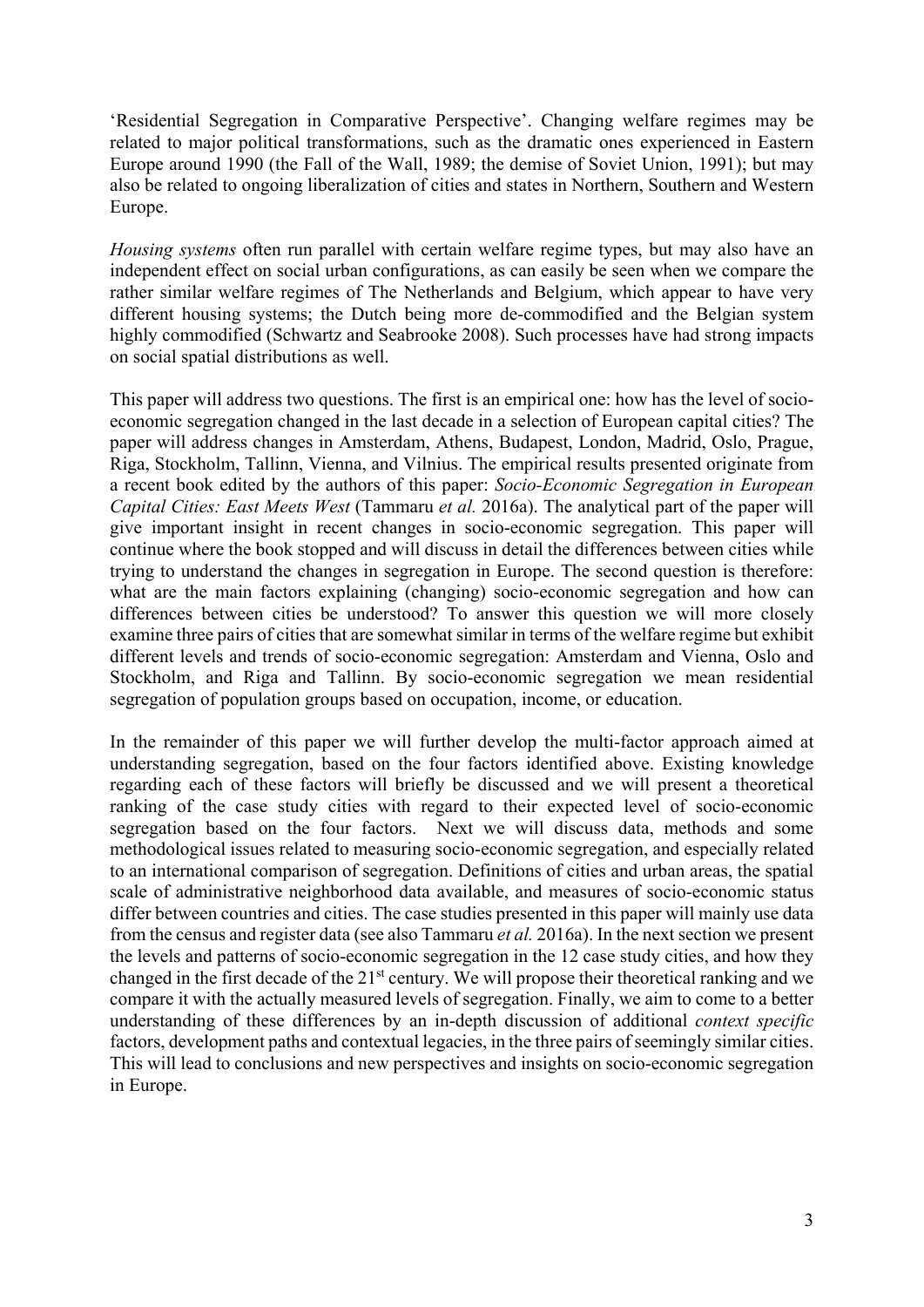#### **Conceptualizing socio-economic segregation**

Research on socio-economic segregation has been influenced by various academic approaches. Here we adopt a multifactor theoretical framework (Marcińczak *et al*. 2015, Tammaru *et al.* 2016a) that uses insights from behavioral, institutional, structural and contextual approaches. Below we will present these factors and their potential effects. These factors will feed the model of theoretically expected levels of segregation for the cities we studied by adding values that were attached to the theoretical positions of the cities on each of these factors.

#### *Income inequality*

At the heart of socio-economic segregation research we find the strong assumption that spatial distance follows social distance (Park 1924, Duncan and Duncan 1955). In the modern metropolis, this relationship is modified by several factors such as the location of work places (Scott 1988), and the involvement of the state in housing provision and the redistribution of income (Musterd and Ostendorf 1998). Nonetheless, it is usually taken for granted that high income (socio-economic) inequality goes hand-in-hand with a high degree of socio-economic segregation (Kempen 2007). This obvious relation between inequality and segregation has been confirmed in several empirical studies (Watson 2009, Reardon and Bischoff 2011). Yet, it is important to emphasize that even if income inequality is *sine qua non* a condition for the development of spatial divisions, there are strong reasons to assume that the link between the two depends on the institutional and spatial contexts of the city/region.

We adopt the Gini index to illustrate the scale of income inequalities in Europe (from the year 2010, Eurostat 2015). We attach the value 3 to cities where the Gini index is one standard deviation above the average of the 12 cities we researched; we attached the value 1 to those cities where the value is one standard deviation below the average. All other cities get the value 2. Classified this way, London, Riga, Madrid and Athens are seen as the most unequal cities, and Stockholm and Prague as the most equal cities (Table 1).

#### *Globalization and economic restructuring*

Economic restructuring has had a significant impact on social inequalities and spatial segregation. The restructuring did not only imply a transformation from Fordist to post-Fordist modes of production, and a larger weight of international connectedness, but the higher level of skills required in advanced economies also created a completely different professional structure and put a higher weight on creativity and knowledge. Scholars like Sassen (1991) have argued that the restructuring would result in more social polarization in cities, especially in socalled 'global' cities. Several others have criticized that thesis and argued that professionalization rather than polarization takes place in global cities (Hamnett 1994, Préteceille 2000). Burgers and Musterd (2002) stated that strong welfare states may assist the development of professionalization processes, but strong international connectivity combined with a continuously expanding service sector and a highly competitive environment might also produce more social polarization, even within strong welfare states. They also point at examples of cities that have had to cope with their historical legacy of being developed as a strong and relatively one-sided manufacturing industry center. They show that in comparison with cities with a diverse economic profile, such cities might become less polarized on the one hand. On the other hand, they are likely to suffer more from a mismatch between their inherited professional composition and the one that is required for the new service related urban economy of today and tomorrow.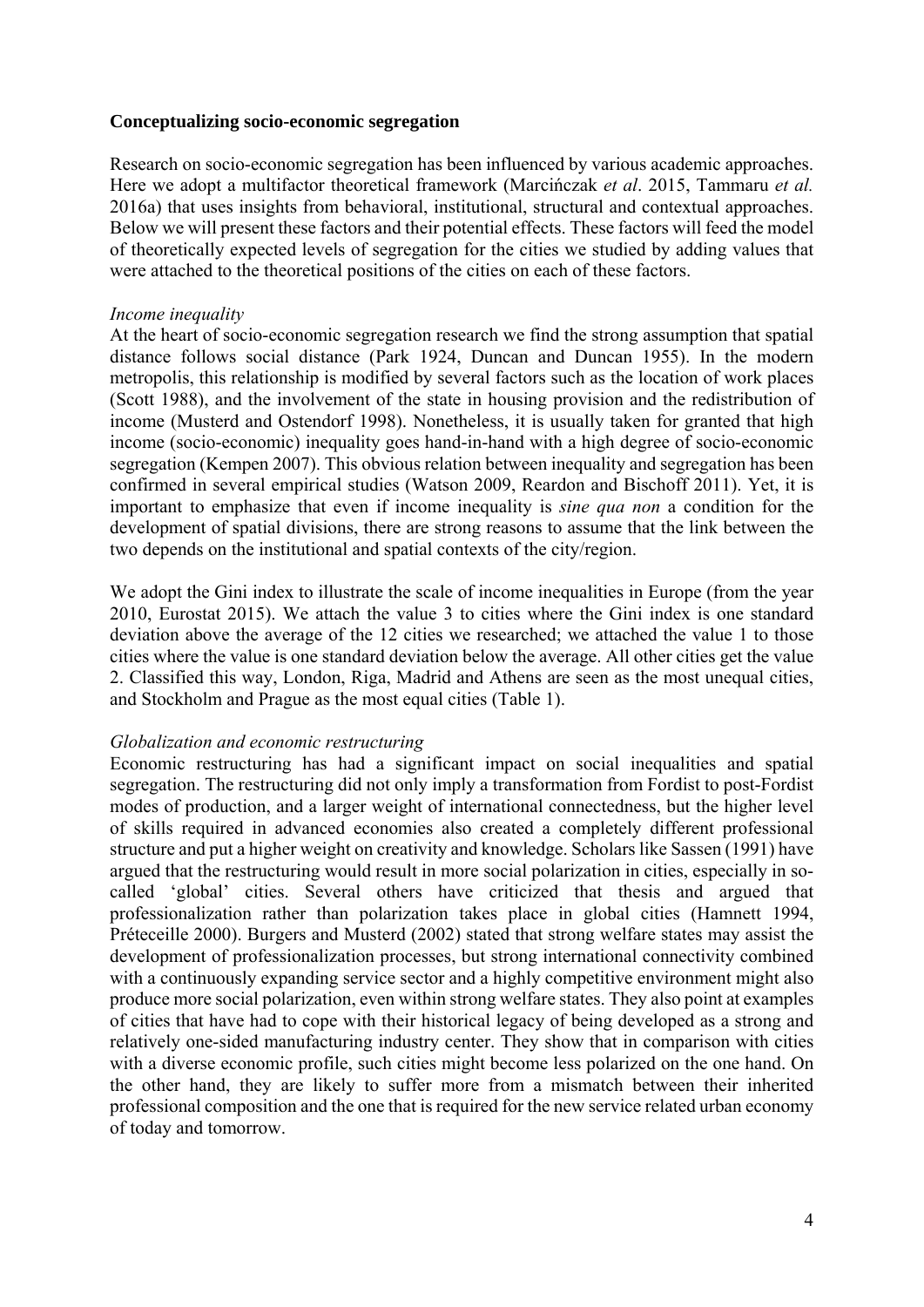For the level of embeddedness in global networks we use the distinction between Alfa, Beta and Gamma cities, as developed by the Globalization and World Cities (GaWC) Research Network (Beaverstock *et al*. 2015). Alfa cities are the most important global control-andcommand centers and, therefore, we attach a value of 3 to them; i.e. we expect more polarization and more segregation in such globally very important cities. Gamma cities are least global and receive value 1; for these cities we expect lower levels of segregation. The value 2 remains for Beta cities.

#### *Welfare regime*

Welfare regimes may stimulate or mitigate inequalities, and the form and character of the welfare-state are said to have a strong impact on levels of segregation (Musterd and Ostendorf 1998). Welfare regimes can take various forms (see Esping Andersen 1990 for a classic yet still functional typology). For the issues of segregation it is important to know whether and how the state intervenes in a range of domains, such as the income distribution (taxes), health care, social security, education and housing. Levels of redistribution of wealth and differences in terms of access to certain services, social benefits, and housing may strongly influence the social inequality and subsequent spatial expression of it, or may influence spatial inequalities directly. In general, more intervention, more redistribution, more social housing, more care for the relatively poor, and more equal access to services will reduce social and spatial inequalities (Musterd and Ostendorf 2012).

Compared to the U.S. and most other parts of the world, Europe is still characterized by relatively strong although declining, state intervention and redistributive practices (Musterd and Ostendorf 1998) but they do vary in the different regions and countries. There are still several social democratic, corporatist and liberal states in Western Europe, while in Eastern Europe we can distinguish between Visegrad countries such as the Czech Republic and Hungary with postsocialist corporatist regimes, and Baltic states as Estonia, Latvia and Lithuania, known as postsocialist liberal welfare regimes (Esping-Andersen 1990, Fenger 2007).

We use the three main types of welfare regimes of Esping-Andersen (1990), and we position the South European or Mediterranean regime within the corporatist type. Van der Wusten and Musterd (1998) and Arbaci (2007) have shown that liberal welfare regimes tend to correlate with higher levels of residential segregation, whereas corporatist and social-democratic welfare regimes tend to relate to lower levels of segregation. Arbaci (*ibid.*) also argues that the lowest levels of segregation evolve under corporatist welfare regimes. These regimes, which include Mediterranean states, are characterized by a large diversity of urban developers, which would create a more mosaic like outcome. On this basis, higher levels of segregation were expected in London, Riga, Tallinn and Vilnius (3 points were allocated to these cities), and lower levels in Amsterdam, Athens, Budapest, Madrid, Prague and Vienna (who received 1 point).

#### *Housing regime*

Welfare state arrangements and housing regimes are strongly related. With retrenching welfare states, market thinking has been introduced in the housing domain, with, among other things, effects on access to affordable housing (Kadi and Ronald 2014). The best example is the UK where in the 1980s they introduced the right-to-buy, which had important implications for segregation processes. Social housing was privatized and home-ownership promoted as the tenure of preference (Forrest and Murie 1988, Arbaci 2007, Kleinhans and Van Ham 2013). In UK cities social housing is often concentrated in certain neighborhoods and as social housing became increasingly residualized, the developments were also feeding increasing social spatial segregation (Murie 1998; van Ham and Manley 2010; Manley *et al*. 2013; Musterd 2014). Even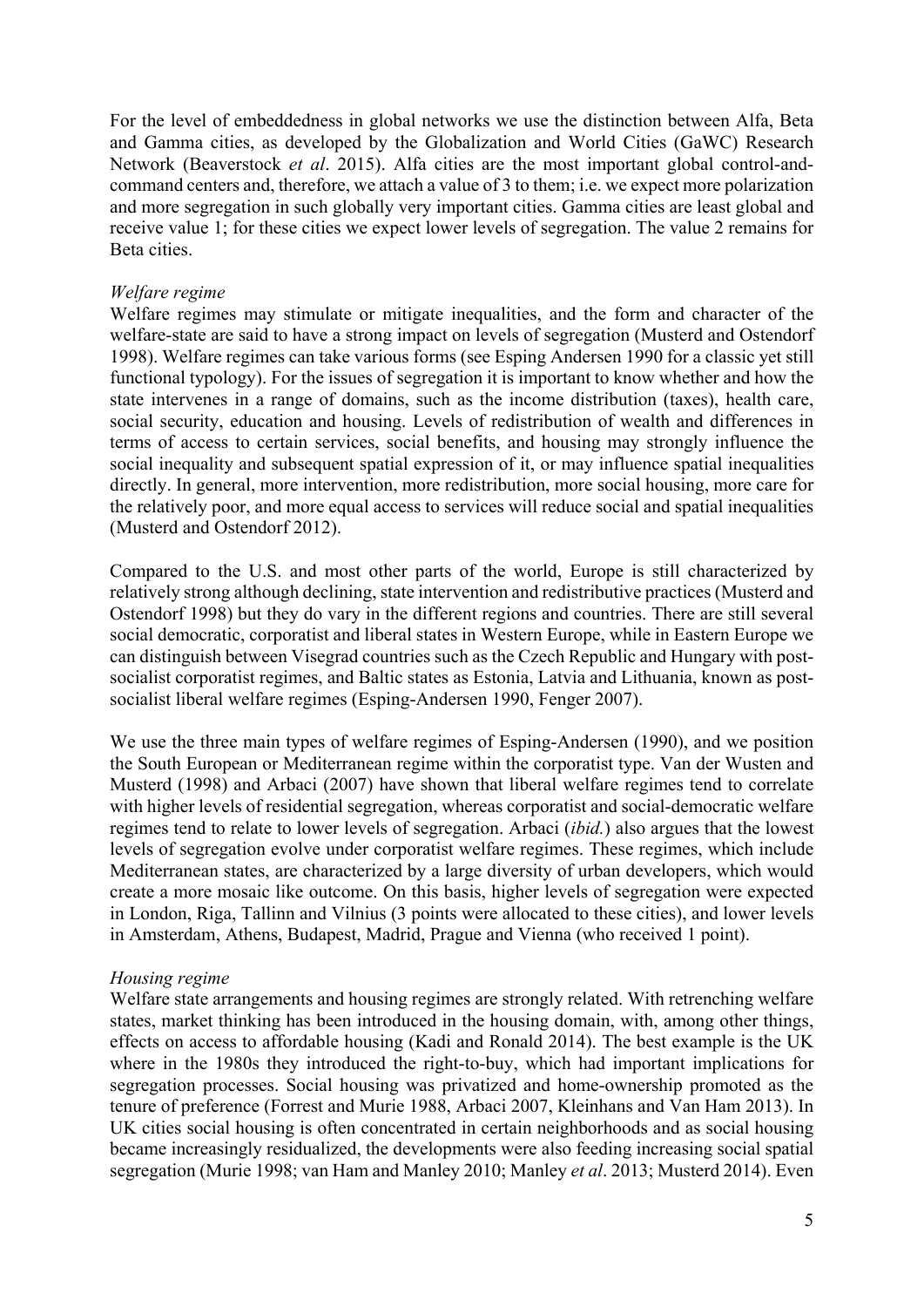though the housing regime is a strong pillar of the welfare-state, welfare regimes and housing regimes are not necessarily corresponding with each other.

Assuming that more market involvement in housing contributes to a firmer relation between income disparities and segregation (Brown and Chung 2007), we hypothesize that higher levels of commodification of housing produces higher levels of segregation (Marcińczak *et al*. 2015a). Kemeny (1995) has shown that the most important division is that between dual and unitary housing systems. Market-based dual housing systems are expected to lead to stronger social spatial segregation in cities such as Budapest, London, Oslo, Riga, Tallinn and Vilnius, which received 3 points (Table 1). Lower levels of marketization and tenure-neutral housing policy in a unitary housing system are expected to result in lower levels of segregation. This would concern Amsterdam, Prague, Stockholm and Vienna (all received 1 point. As with the welfare regimes, we distinguish a South European housing regime in-between the two main types, with cities as Athens and Madrid as representatives.

Table 1. Key structural indicators that shape socio-economic segregation, and their corresponding values.

|                 | Global        |                |    |                             | Gini index Welfare Regime |                | Housing regime  |   | Total |
|-----------------|---------------|----------------|----|-----------------------------|---------------------------|----------------|-----------------|---|-------|
|                 | connectedness |                |    |                             |                           |                |                 |   |       |
| London          | $Alpha++$     | 3              | 38 | 3                           | Liberal                   |                | 3 Dual          | 3 | 12    |
| Riga            | Beta-         | $\overline{2}$ | 35 | 3                           | Liberal-PS <sup>*</sup>   | $\mathcal{E}$  | Dual-PS         | 3 | 11    |
| Madrid          | Alpha         | 3              | 36 | 3                           | Mediterranean             | 2              | Mediterranean   | 2 | 10    |
| Vilnius         | Gamma         |                | 34 | $\mathcal{D}_{\cdot}$       | Liberal-PS                |                | 3 Dual-PS       | 3 | 9     |
| Tallinn         | Gamma         |                | 32 | $\mathcal{D}_{\mathcal{L}}$ | Liberal-PS                |                | 3 Dual-PS       | 3 | 9     |
|                 |               |                |    |                             |                           |                |                 |   |       |
| Athens          | Beta+         | 2              | 35 | 3                           | Mediterranean             | $\mathbf{1}$   | Mediterranean 2 |   | 8     |
| <b>Budapest</b> | Beta+         | 2              | 29 | 2                           | Corporatist-PS            |                | 1 Dual-PS       | 3 | 8     |
| Oslo            | Beta          | 2              | 27 |                             | Social Democr. 2 Dual     |                |                 | 3 | 8     |
| Amsterdam       | Alpha         | 3              | 30 | 2                           | Corporatist               |                | 1 Unitary       |   | 7     |
| Vienna          | Alpha-        | 3              | 28 | 2                           | Corporatist               | 1              | Unitary         |   | 7     |
| Stockholm       | Alpha-        | 3              | 24 | 1                           | Social Democr. 2 Unitary  |                |                 |   | 7     |
| Prague          | Alpha-        | 3              | 27 |                             | Corporatist-PS            | $\overline{1}$ | Unitary-PS      |   | 6     |

\* PS Post Socialist

#### *History, local institutions and space*

Structural economic factors, as the four we just discussed, do not solely determine the levels of segregation. Historically developed specific institutional and local spatial contexts play an important role as well. We already referred to the impact of the welfare regime and housing systems, which provide the most important institutional contexts, but we should take into account that the historically grown cities under investigation provide unique multi-layered contextual profiles as well (Kazepov 2005, Häussermann and Haila 2005, Maloutas 2012, Musterd and Kovács 2013). They comprise state-layers, economic layers, social layers, and physical or morphological layers. Together they form, as Bontje and Musterd (2008) call it: 'the multi-layered city'. In Europe, these layers are further refined by cultural differences. In Southern European cities, for example, family relations are much more important than in Northern European cities. This is also reflected in the housing arena, where housing has a different position in the two contexts (Arbaci 2007). As the historically developed institutional and spatial contexts may produce very different effects on the scale and form of socio-spatial divisions, we do not include them in the analytical framework designed to predict the level of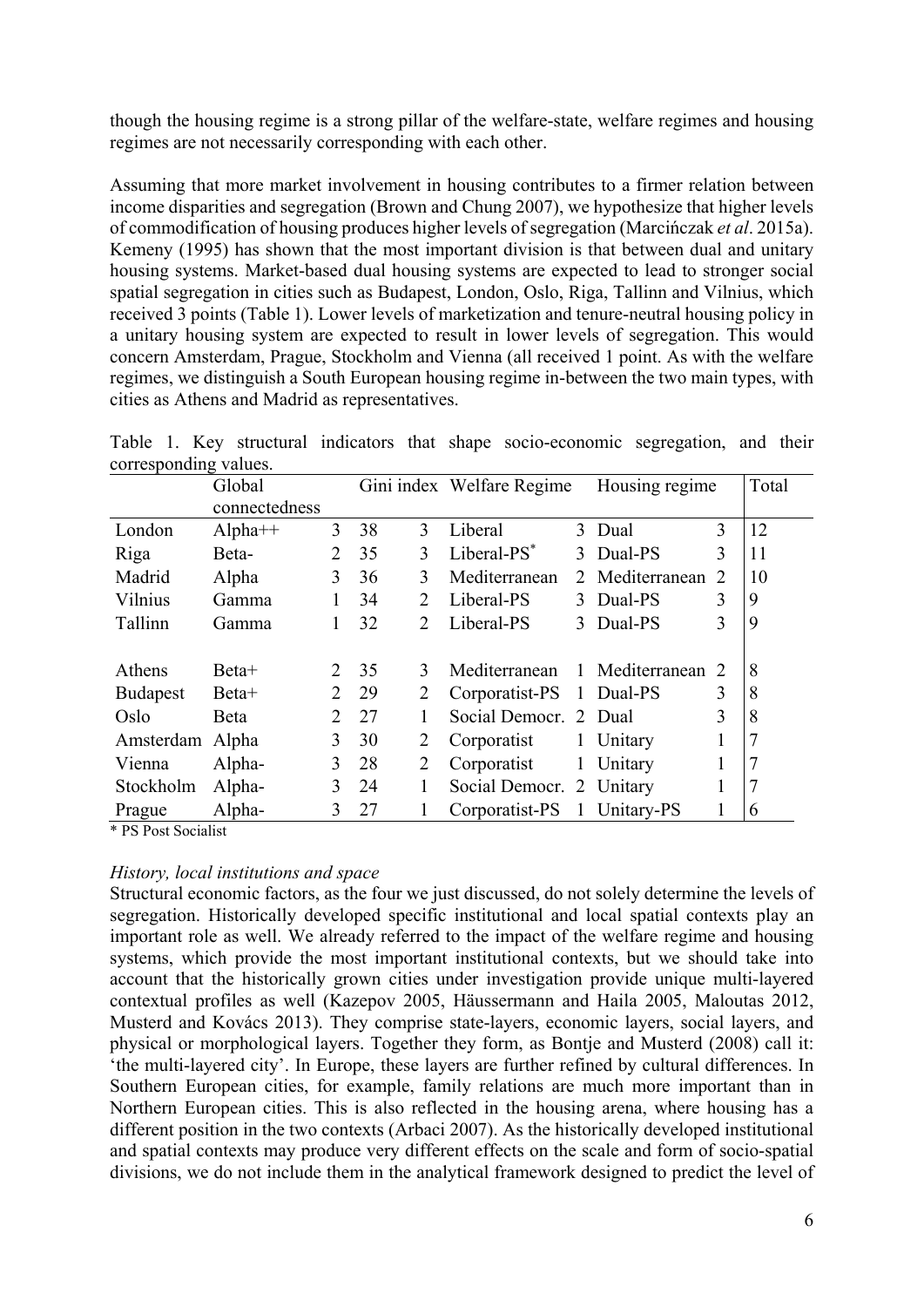socio-economic segregation in Europe in the beginning of the  $21<sup>st</sup>$  century (Table 1). However, we argue that these contexts should be included in the full analysis to reach a more complete understanding of the nature of socio-economic segregation in metropolitan Europe. We will illustrate its value in the second part of the empirical analysis presented in this paper, where we compare three 'couples' of cities.

#### *Analytical model of segregation*

To operationalize the multifactor analytical framework and then confront the theoretical model with the empirical findings, we quantified the hypothetical level of segregation by aggregating the points allocated to the cities on each of the factors described above which are expected to contribute to segregation (social inequality, global connectedness and economy, welfare regime, and housing regime). We calculated the sum of the four scores to obtain a general ranking of the cities. We expect the cities with higher scores to show higher levels of social spatial segregation. The result of this exercise allows us to introduce a theoretical ranking of cities. From high to low, as the model suggests, the levels would be: London (sum is 12 out of 12); Riga (11); Madrid (10), Vilnius and Tallinn (9); Athens, Budapest and Oslo (8); Amsterdam; Vienna and Stockholm (7); Prague (6). The scores are not weighted because the literature does not give us clear guidance on weights. So we have four theoretical components and a comprehensive model which we can confront with the empirically found levels of segregation. This exercise might seem overly simplistic, but it operationalizes the analytical framework underlying this study and, when viewed in a less deterministic way, allows us to bring forward the debate on how the various structural factors could be related to levels of socio-economic segregation, which then paves the way to additional analysis with more specific contextual information.

#### **Data and methods**

The 12 European capital cities included in this study have some important dimensions in common, i.e. they all have a lot of governmental services (except Amsterdam), are important centers of education, are important economic centers that provide much employment and international investments, and therefore often are important cultural centers and places of consumption as well. However, they do vary along the four structural factors generating segregation. The main spatial unit of analysis is a city and city region that is defined as the common housing and labor market. We divide cities into neighborhoods. This introduces the problems of how the neighborhoods have been precisely defined and what would have been outcomes when other neighborhood delineations would have been chosen (the modifiable area unit problem), as well as raises questions about how that impacts on measuring segregation (Fotheringham and Wong 1991, Manley 2015). The most common strategy to avoid such problems is to use small and homogeneous neighborhoods. We take this approach as well and we define the neighborhood (tract) as a homogenous area with around 1000 inhabitants.

Comparing socio-economic segregation in practice is not easy because different countries use different indicators for socio-economic status. We use occupational data based on the International Standard Classification of Occupations (ISCO; ILO 2015) for Athens, Budapest, Madrid, London, Prague, Riga, Tallinn and Vilnius; eight major categories are distinguished from each other: managers, senior officials and legislators; professionals; technicians and associate professionals; clerks; service and sales workers; craft and related trades workers; plant and machine operators, and assemblers; and elementary occupations. Income data (quintiles) are used for Amsterdam, Oslo and Stockholm; and education for Vienna. Detailed information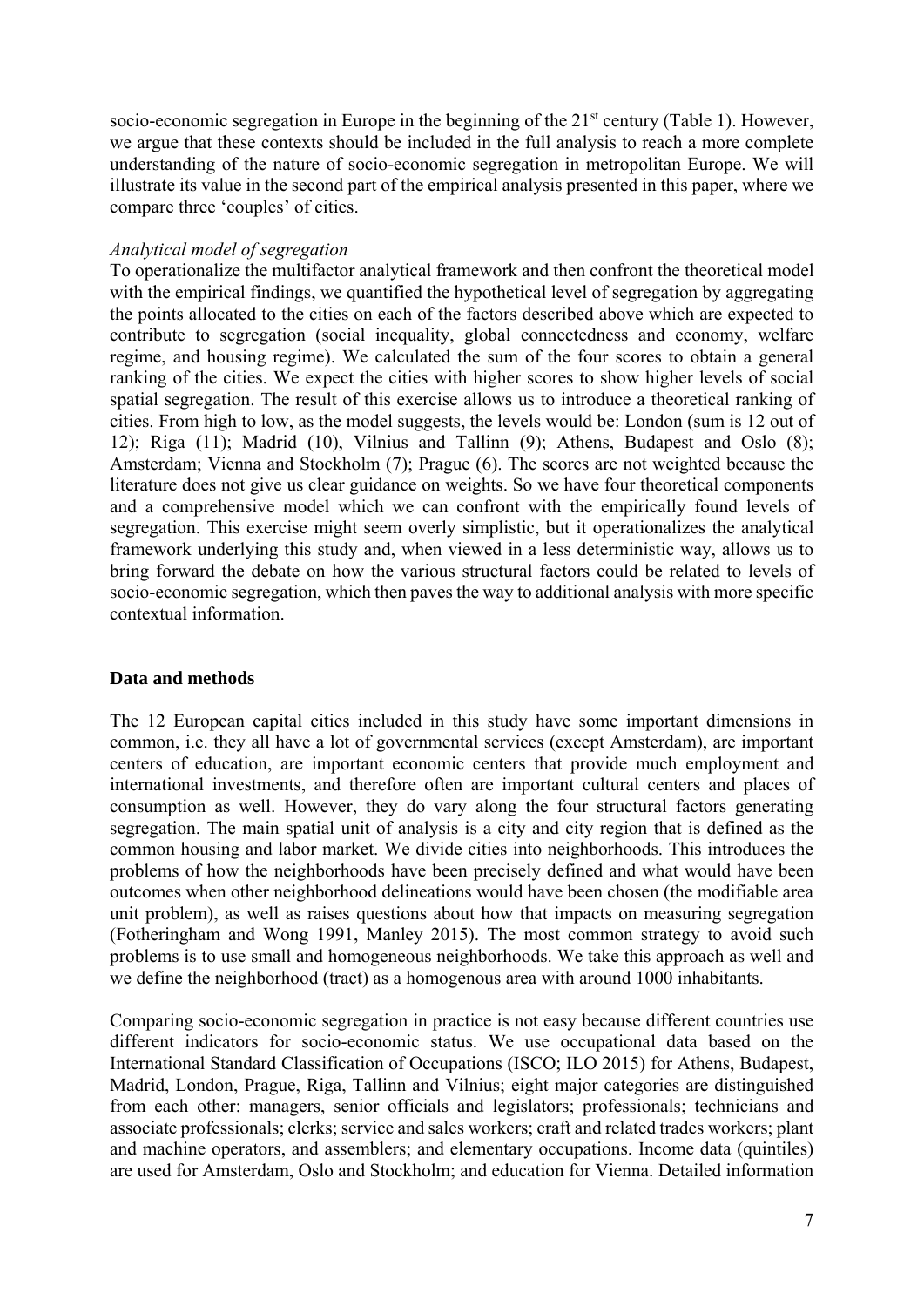about the relationship between income, education and occupation can be found in Tammaru *et al.* (2016a) but the general message is that occupation and income are strongly correlated to each other. The empirical comparison is between the years 2001 and 2011<sup>i</sup>, following the censuses.

We adopt a research strategy that includes two approaches: in the first approach we compare levels and changes of socio-economic segregation between the cities as strictly as possible by applying indices of dissimilarity (D) and segregation (IS). Even if these two indices might not be the best option to assess the level of income-based divisions (cf. Reardon and Bischoff 2011), for the sake of comparisons we apply these two traditional measures. Within the first approach we try to understand variations in socio-economic segregation by the level of inequality (using the Gini index); the type of welfare regime; the housing regime; and indicators expressing the global connectedness (also seen as representing the economic position). The second approach is to contrast similar cities with different segregation outcomes and also to try to explain the deviation between the theoretically expected and the actually measured outcome. We focus on the six paired case studies, 1) Oslo and Stockholm, 2) Amsterdam and Vienna and 3) Riga and Tallinn.

#### **An empirical test of the theoretical multi-factor model of segregation**

Previous studies on patterns of socio-economic segregation in North America reveal that higher social groups are commonly more segregated than lower ones (Duncan and Duncan 1955, Watson 2009, Bischoff and Reardon 2013). Such patterns have been found in Europe too (Morgan 1980, Ladanyi 1989). The results for the 12 capital cities in Europe support these findings to some extent; the better-off residents are more segregated from other social categories in many cities, but not in all (Figure 1). In Athens, Budapest, London and Prague lower social groups are actually more segregated from the remainder of the population. Also *changes* in the levels of segregation of the higher and lower social categories did not follow a uniform pattern. Irrespective of the growing income inequalities in much of Europe in the first decade of the 21<sup>st</sup> century, segregation of the extreme ends relative to the rest of the social spectrum did not result in higher levels everywhere. Segregation increased in Stockholm, Oslo, Madrid, Athens, Tallinn, Vilnius and Riga, but decreased in Amsterdam. In Vienna and Prague the segregation of the top socio-economic categories decreased a bit, but segregation of the lower social groups increased; in Budapest and London desegregation was limited to the lower social groups only. In other words, growing income inequality did not cause ubiquitous increase of residential segregation of each of the two ends of the socio-economic hierarchy. The findings also reveal that the segregation levels of the better-off and the worst-off are still lower in metropolitan Europe than in the largest metropolitan areas (MAs) in the USA<sup>ii</sup>. It is important to mention that even the ten least segregated MAs are more divided by socio-economic status than any European city in our study.

The index of dissimilarity illustrates the degree of segregation between the opposite ends of the social hierarchy (Figure 2). While in some European capitals there are signs of desegregation of either the higher or the lower social group, the spatial division *between* these two groups grew consistently across Europe. Only in Amsterdam the spatial gap between the two extreme categories somewhat decreased in the last decade; but, when adopting an extended time-frame, socio-economic segregation in the major Dutch metropolis can be regarded on the rise too (Musterd and van Gent 2016). Then, it is hard to escape the obvious conclusion that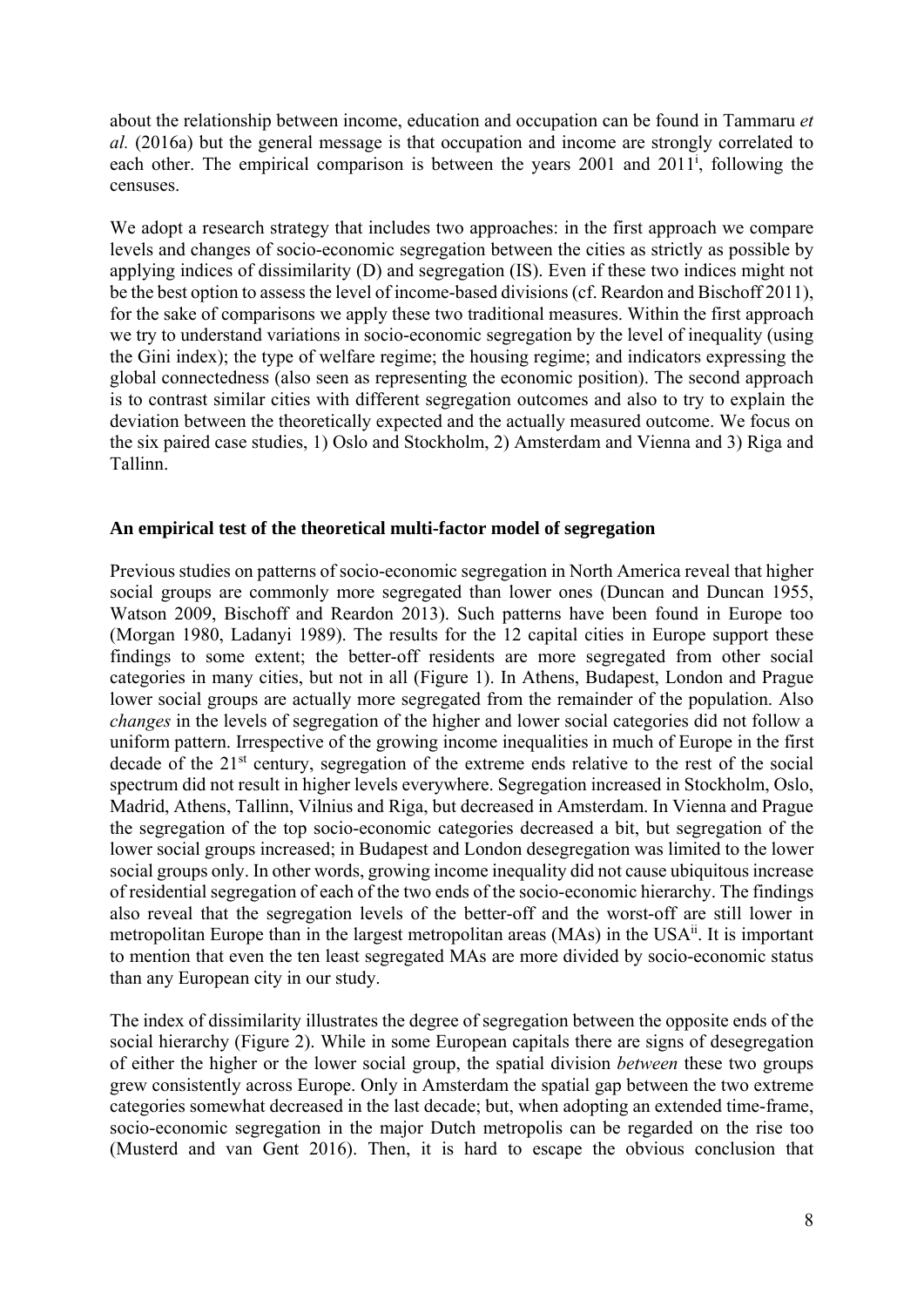metropolitan Europe is becoming more divided, with increasing income disparities accompanying growing spatial separation of the better-off from the poor.



**Figure 1 IS of top (T) and bottom (B) social groups in European capitals, 2001 and2011** 

*Source: Szymon Marcińczak, Sako Musterd, Maarten van Ham and Tiit Tammaru* Madrid, Tallinn, London, Budapest, Vilnius, Athens, Prague, Riga – managers and elementary occupations Amsterdam, Oslo, Stockholm – highest and lowest income quintile Vienna – university degree and compulsory education

\* metropolitan region, \*\*city



**Figure 2 D top and bottom social groups, 2001 and 2011** 

*Source: Szymon Marcińczak, Sako Musterd, Maarten van Ham and Tiit Tammaru* Madrid, Tallinn, London, Budapest, Vilnius, Athens, Prague, Riga – managers and elementary occupations Amsterdam, Oslo, Stockholm – highest and lowest income quintile Vienna – university degree and compulsory education

How does the empirical reality match the theoretical multi-factor model? In Figure 3 we present the four theoretical models (one for each factor) and the combined model and relate these to the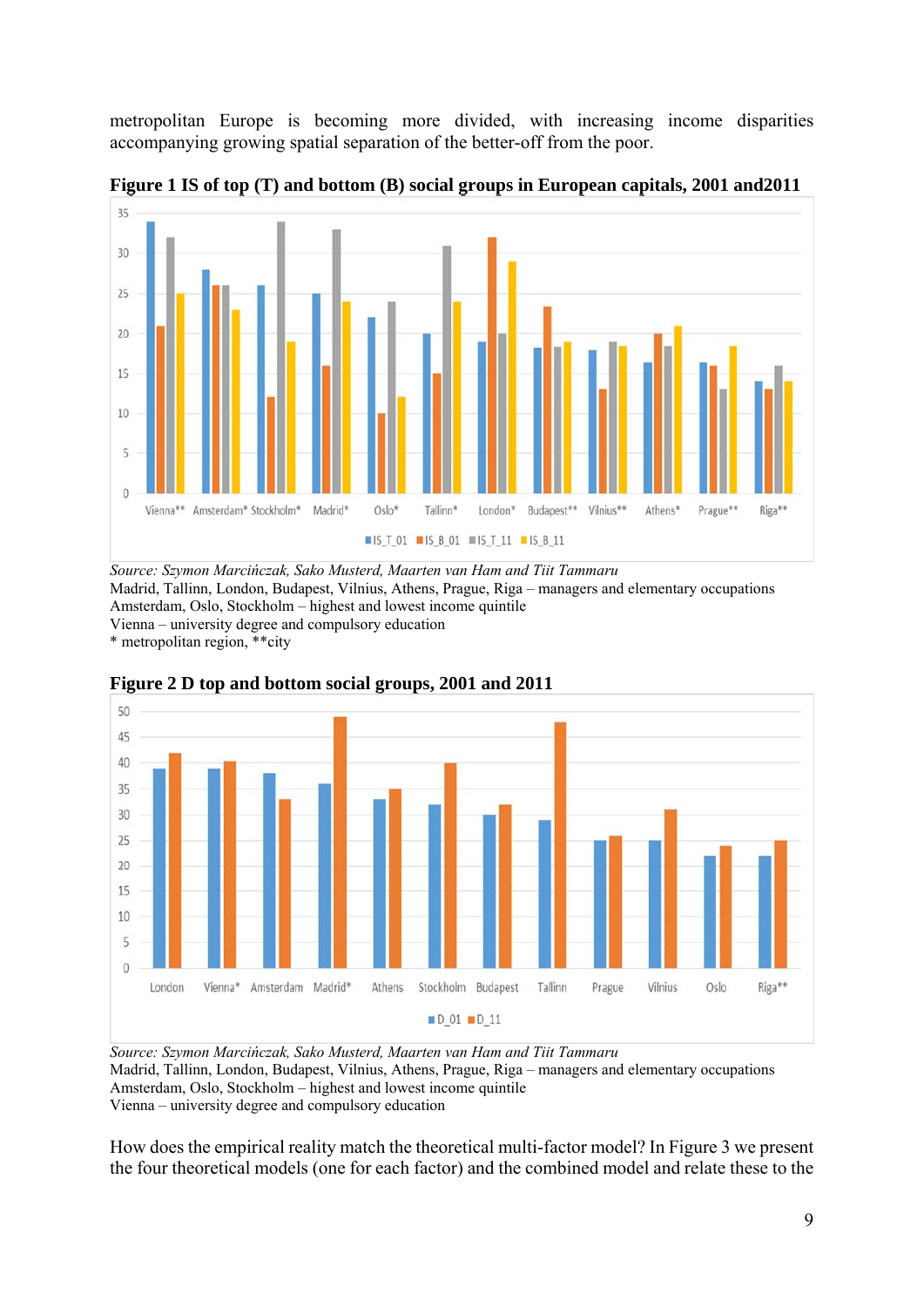actual level of segregation, as measured by the dissimilarity between the highest and lowest socio-economic groups. The associations are not straightforward. The theoretical model based on the total score seems to relate weakly positive to the D values for 2011 and weakly negative to the D values for 2001. This seems to be due to the negative relation between the model based on the housing regime and the D values for 2001. All other associations tend to be positive, but not very strong. Perhaps the model based on the position of the capital city in global networks is the best fitting model. Tallinn seems to be the clearest outlier, for which we have to find additional explanations (see next section). For most models mainly the Baltic capitals and sometimes also a Scandinavian city do not fit the theoretical prediction very well. Stockholm has a much higher D-value than expected on the basis of the Gini index; Riga and Vilnius have the opposite: lower D-values while the Gini index is rather high. Oslo and Riga appear to have relatively low D values, compared to what was expected on the basis of their welfare regime. Finally Oslo, Riga, Vilnius and Tallinn (the latter only in 2001) show much lower D values than expected on the basis of the rather market driven housing regimes. In 2011 Tallinn had a high D value, which is more conform expectations.

**Figure 3 Relation between segregation D top-bottom, 2001, 2011 (vertical axis) and theoretical level (horizontal axis), sorted on:** 



**a. Total (ranked from low to high, 6 till 12)**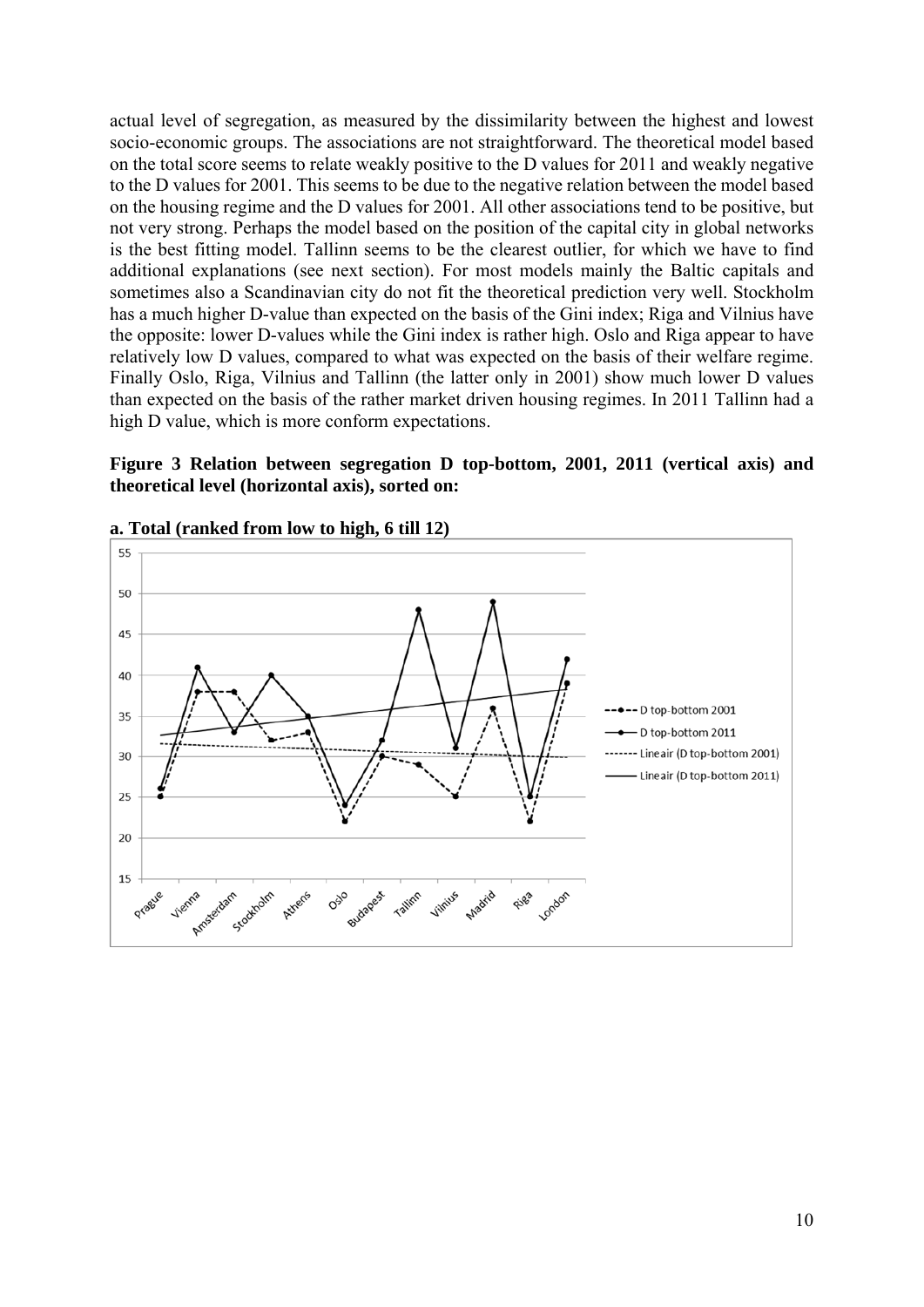

#### **b. Inequality; Gini index (from 24 till 38)**

**c. Global Connectedness (ranked from low to high, seven values)** 

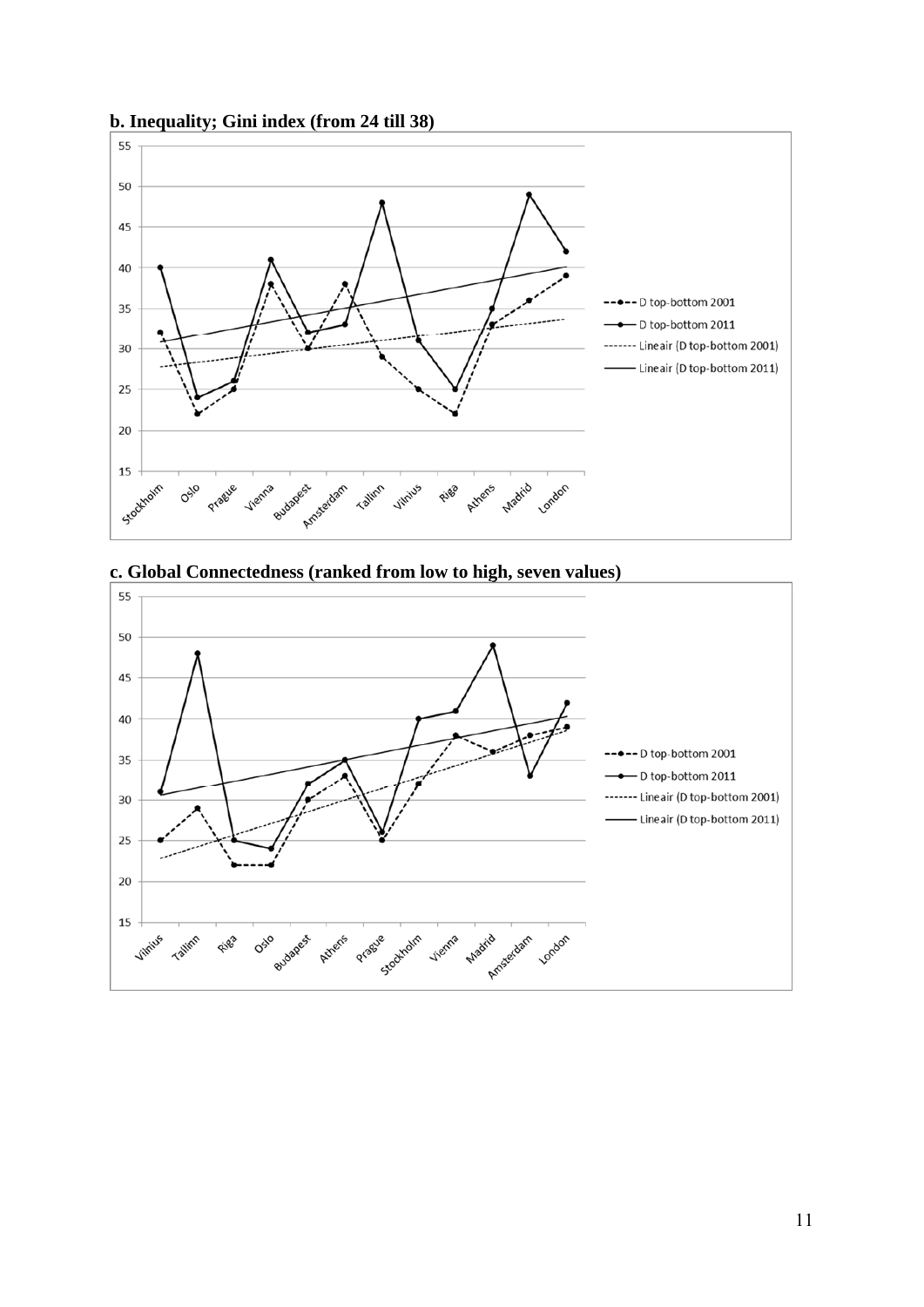

#### **d. Welfare regime (ranked from 1 till 3)**

**e. Housing regime (ranked from 1 till 3)** 



It is evident that the theoretical models, based on structural conditions, do not fully explain the levels of segregation, as measured through the D-values. This may be due to the other dimension we referred to in the theoretical section: the historically grown contextual conditions. But the incomplete match between the theory and empirical reality may also have its roots in the 'time' factor that may play an important role. Physical change of cities and residential mobility processes require some time before they are sufficiently voluminous to have social and socio-spatial impacts in cities and city regions. With knowledge about these two factors,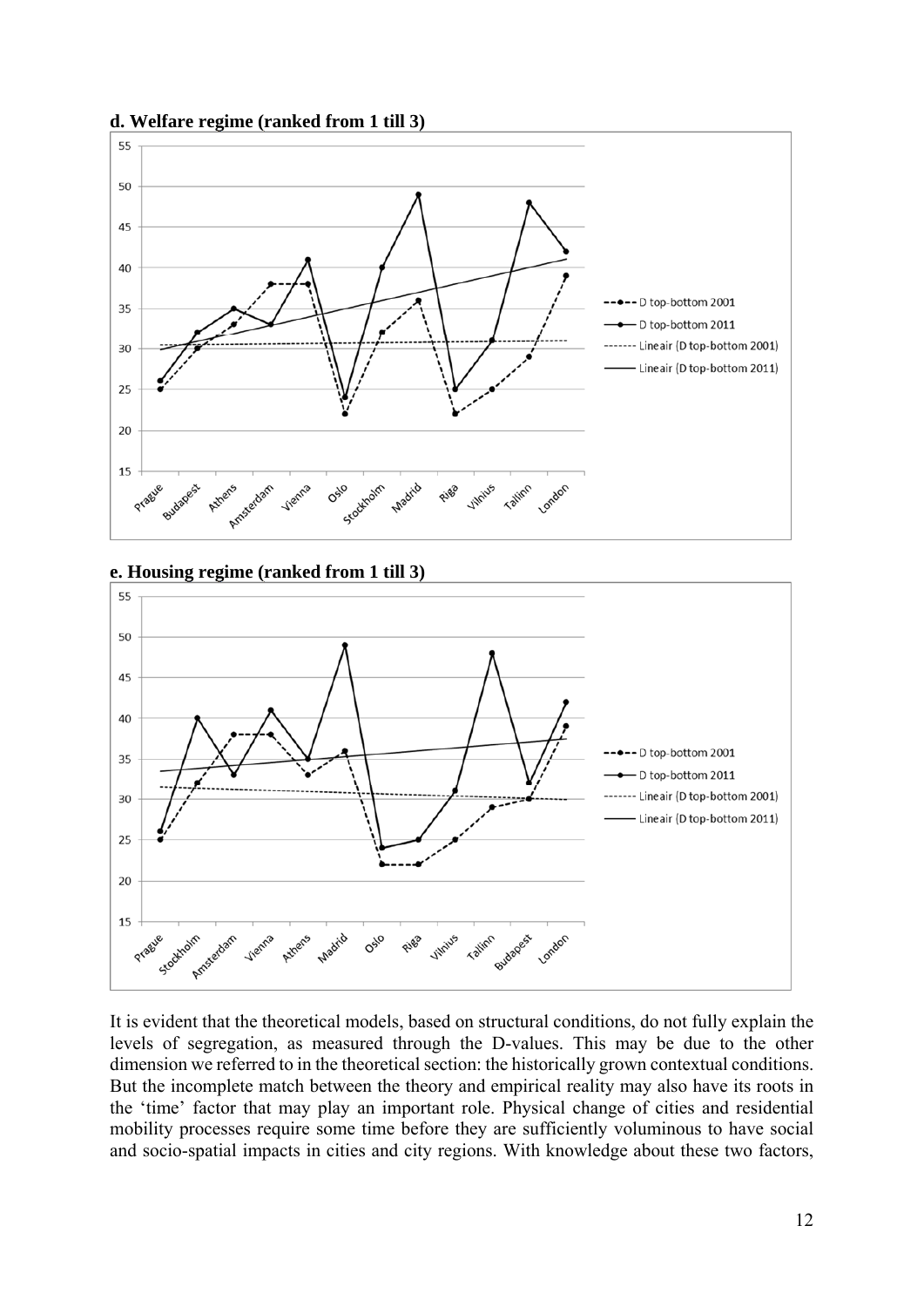we will – in the next section – try to explain some of the residuals from the analysis as shown in Figure 3.

#### **Similar but different: explaining residuals with context and time**

To further illuminate the differences between the predictions of the theoretical multi-factor model, and the empirical outcomes, we will now discuss three pairs of seemingly similar cities and analyze why these have different segregation outcomes: 1) Oslo and Stockholm, 2); Amsterdam and Vienna; and 3) Riga and Tallinn. The dyads have the same or very similar macro-structural milieus, but substantially different segregation levels. The six selected cases are also the ones with the 'highest' residuals; these urban areas significantly deviate from the theoretical model.

#### *Stockholm and Oslo*

Stockholm and Oslo are good examples of cities developing within a strong welfare-state. The income disparities in both Scandinavian countries are among the lowest in the world. The two cities house a significant number of immigrants. The housing systems vary a lot though. After rapid liberalization in the 1980s, private ownership dominates Oslo; however, there are extensive safety-nets and housing benefits available for those with lower income (Wessel 2016). Despite gradual liberalization of the housing systems that has started already in the 1990s, the share of public housing in Stockholm is still among the highest in Europe (Andersson and Kährik 2016).

Our analytical framework predicts modest levels of socio-economic segregation in Oslo, and an even lower scale of socio-spatial divisions in Stockholm. The empirical findings do not corroborate with this expectation. Not only is Stockholm more segregated than Oslo, the city currently is among the most segregated capital cities in Europe. The relatively deep spatial divisions in Stockholm are surprising. Andersson and Kährik (2016) assure us that steadily increasing socio-economic segregation in the capital of Sweden is the effect of the withdrawal of the public sector from neighborhood social mix policies, and the reduction of housing subsidies in the 1990s. Wessel (2015) argues that the evolving patterns of socio-economic segregation in Oslo should be read as a 'contingent outcome' of many structural factors rather than as an effect of a single process, let it be globalization, employment change, or growing income inequality. It also seems that the potentially segregation-generating effect of the commodified housing system is compensated by the strong welfare system that rests on the Norwegian revenues from natural resources.

The results from the two Scandinavian cities also point to the importance of planning policies. While Oslo generally avoided concentrations of multifamily public housing into certain areas of the city (Wessel 2016), large scale public housing estates are much more common in Stockholm where, since the Million Housing Programme, they cover many suburban areas. Bearing in mind the residualization of public housing and increasing real-estate prices in Sweden during the last two decades, blocks of flats from the 1960s and the 1970s, areas that are the least desirable on the local housing market, accumulated lower income social categories and non-Western immigrants (Andersson and Kährik 2016). It thus seems that even if some of the structural factors are still in place, effects of local housing and planning regime changes may have a decisive impact on levels of segregation. In other words, in specific contexts, such as Oslo, high levels of housing commodification may actually go side by side with low levels of segregation if coupled with specific urban planning and a strong welfare regime in other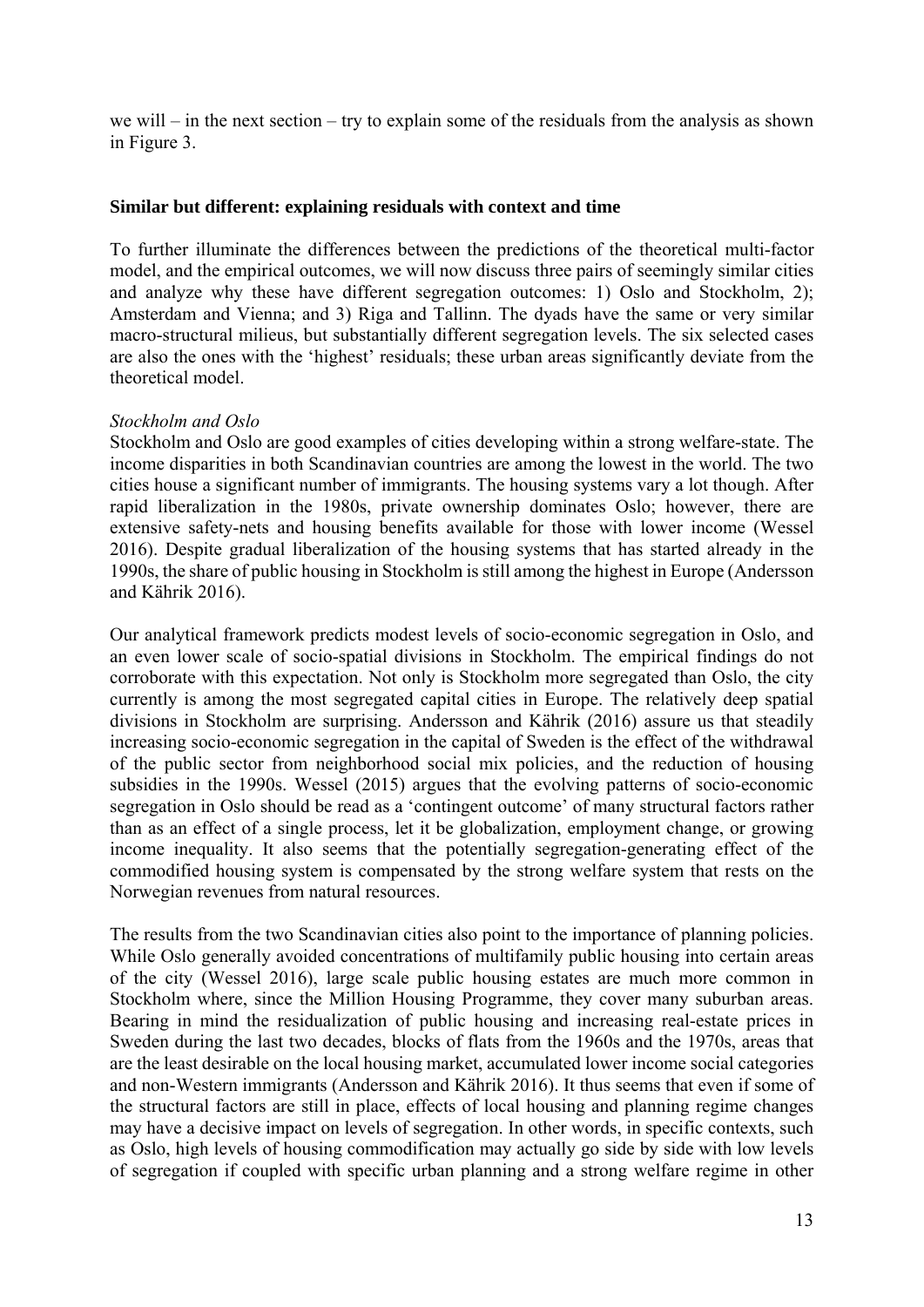domains. In contrast, in other contexts, with higher levels of housing de-commodification, such as Stockholm, housing and planning regime changes may bring about higher levels of segregation. Finally, the case of Oslo shows that the rise of income inequality does not always involve an immediate increase of segregation. However, that may still occur, with a time-lag. As Wessel (2016) rightly argues, symbolic values and housing prices do not change overnight.

#### *Amsterdam and Vienna*

Segregation levels are slightly higher in Vienna than in Amsterdam. This may be attributed to the time Vienna was the center of the Austrian Hungarian Empire. It established major economic, political and cultural functions in the inner city and created a more evident social and cultural divide between that part and the rest of the city. In Amsterdam urban restructuring expressing the city's 'grandeur', like what happened in Vienna (and Paris, Rome and Budapest), was never realized and the Amsterdam inner city as we know it today still has the same structure as eight centuries ago and a substantial volume of social housing. Yet, the more recent development of both cities appear to be more similar. This suggests that segregation *processes* could be more similar. Nevertheless we see more contrast. How can this be understood?

We argue that this finding could be merely a temporary anomaly. In Amsterdam the decreasing segregation between the lowest and highest income deciles seems to be caused by two temporary and coincidental processes. The post-2008 crisis hit Amsterdam hard because of its relatively large financial sector, and had a big impact on the housing market of the Amsterdam Metropolitan Area as well. In fact, housing demand in that market collapsed and only recovered from 2013/14 onwards. This implied that few new housing has been developed and residential mobility almost came to a standstill. Those who had planned to move because their income development gave rise to that stayed put and this contributed to a temporary reduction of the level of segregation. In other words, social mobility has not translated into spatial mobility (yet). This crisis was more moderate in Vienna.

A second process that might have had some different effects in both cities is the process of gentrification. New gentrification initially causes more social mix. As higher income groups move into low income neighborhoods, or as in situ low-income gentrifying households raise their incomes the level of segregation may initially decrease, but with a time-lag, or when gentrification has become more mature, segregation will start to increase again, especially when a development towards a higher share of high-income households continues (Hochstenbach *et al.* 2014). Structural – mainly neo-liberal – transformations facilitate such a process (for more details, see Musterd and Van Gent 2016). The stage in which a gentrification process finds itself, is important to the understanding of the development of socio-spatial inequality.

As said, soon we assume a more similar trajectory of both cities because of current conditions. Both cities' are characterized by a strong and large de-commodified housing market and a still relatively generous welfare regime. Yet both also show signs of re-commodification due to more market promoting policies. Starters in both cities experience difficult access to housing association housing. We also see residualization of the social housing sector as a whole. While Austrian housing policy showed greater stability over a long period of time, and while social housing was among the most elaborate in Europe (Hatz *et al*. 2016), the city is undergoing changes. For example, the construction of new social housing was terminated in 2004, and the private rental sector has recently been de-regulated as well (Kadi 2014). In Amsterdam we see a reduction of social housing and further re-commodification as well. Both cities experience ongoing influx of new immigrants, but the volume is bigger in Vienna, which by Hatz *et al*. (2016) is seen as another cause for higher levels of segregation.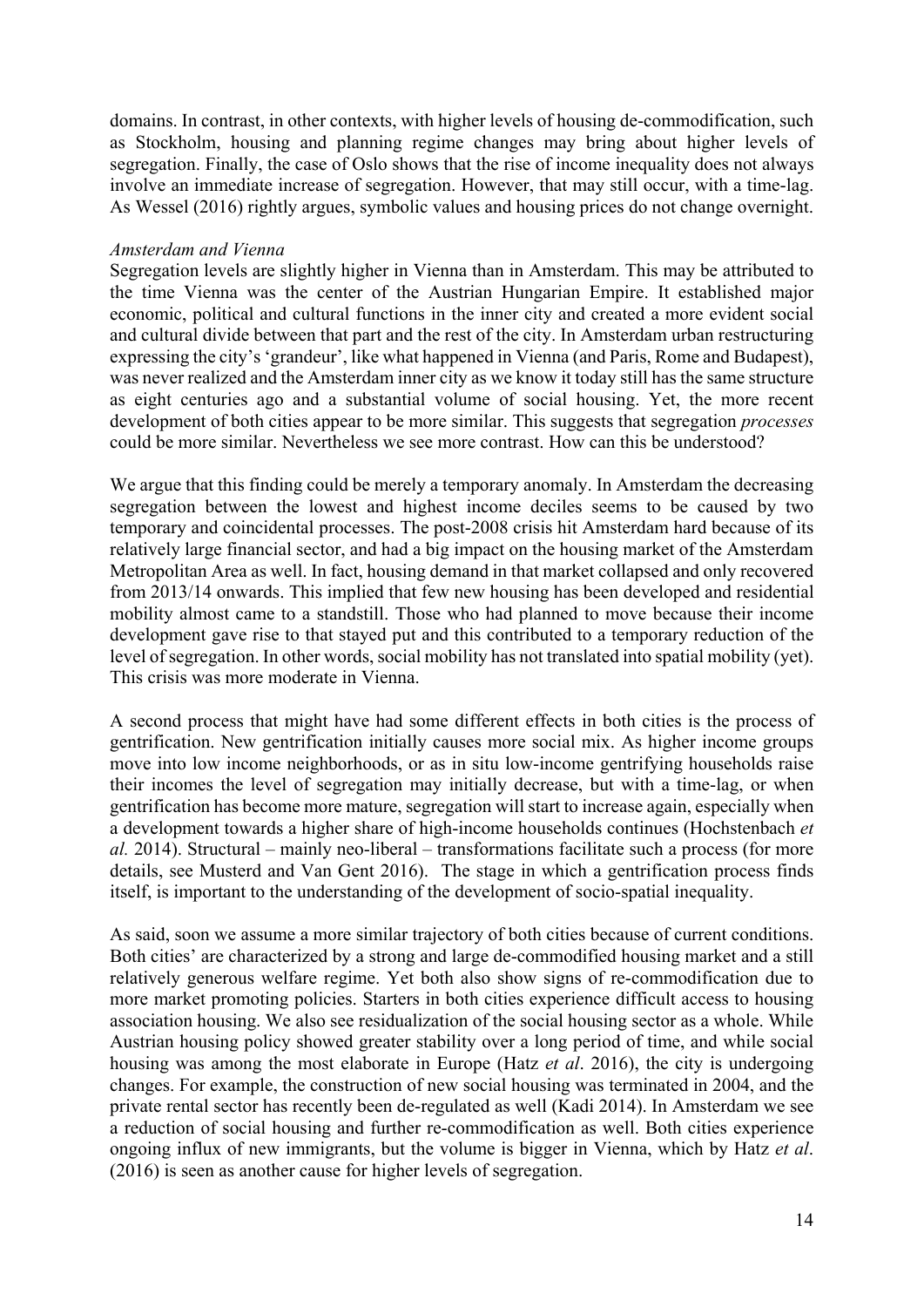#### *Tallinn and Riga*

These two post-socialist cities used to be part of the Soviet Union but exemplify the 'fast-track' transition from state socialism to neo-liberal capitalism. Unlike most East European capitals, both Tallinn and Riga house a large share of mainly Russian-speaking minority population inherited from the Soviet period. Whereas in the other post-socialist European countries the systemic transition was usually more gradual, in the Baltic states the pace of change was much more dramatic than in Central Eastern Europe, and so was the rise in income inequalities and the retrenchment of the welfare-state (Marcińczak *et al.* 2015). After the first decade of systemic social and economic change and a massive increase in income inequality, the two cities were characterized by low levels of socio-economic segregation but high levels of ethnic segregation in the end of the 1990s. By the end of the 2000s, however, and irrespective of the very similar levels of income inequality, a comparable share of Russian-speaking minority, as well as the other structural factors, Tallinn became one of the most segregated cities in Europe, while Riga is the most equal.

The mismatch between growing inequalities and decreasing segregation in the 1990s calls for an explanation that emphasizes the factor 'time'. Essentially, in the first decade of transition the rapid increase of income inequality had difficulties to manifest in space, as was also the case in the other post-socialist countries (Marcińczak *et al*. 2015). The supply side of housing was underdeveloped, and a massive privatization of the housing stock to sitting tenants ossified inherited socio-spatial structures. In the second decade of systemic changes the supply side (housing for the better off) caught up with the demand – rapid suburbanization and gentrification in Tallinn being the most important cases in point (Tammaru *et al.* 2013; Tammaru *et al.* 2016b). Similar changes in social and spatial mobility took place in Riga (Bērziņš *et al.* 2016). In other words, the post-socialist dyad further confirms that the relationship between inequality and segregation may involve short time paradoxes and timelags.

The local context and historical and economic legacies are equally important in explaining differences between seemingly similar cases. In Estonia, socio-economic division lines parallel ethnic divisions. Estonians are much more segregated from the Russian-speaking minority than the Latvians are. As Estonians are overrepresented on the top of the social hierarchy and the minorities concentrate in lower echelons, it is clear that ethnic divisions significantly amplify socio-economic segregation in Tallinn. In other words, patterns of ethnic and socio-economic segregation increasingly overlap with each other. Bearing in mind the shared socialist past and immigration history, we can only suggest that the socio-cultural distance between Estonians and Russians is much bigger than between Latvians and immigrants from the former Soviet republics. Other legacies also play an important role in shaping socio-spatial divisions. In Tallinn, much more than in Riga, the Russian-speaking minority and lower social strata tend to cluster in large housing estates from the socialist period, places that the better-off leave for suburban living (Tammaru *et al*. 2016b).

While West European countries experience immigration, emigration is the case in East Europe. The emigration is more intense in Latvia (Hazans 2013) compared to Estonia (Anniste and Tammaru 2015 and this might have some spatial implication as well. For example, a group of 'mortgage refugees' did emerge in Latvia during the 2008 economic crises, referring to wealthier people who bought a new apartment in the housing boom in the mid-2000s, but who were unable to continue to make their payments during the crises and moved abroad for a better job (Apsite *et al.* 2012). Finally, although both countries have a dual housing system, the hyper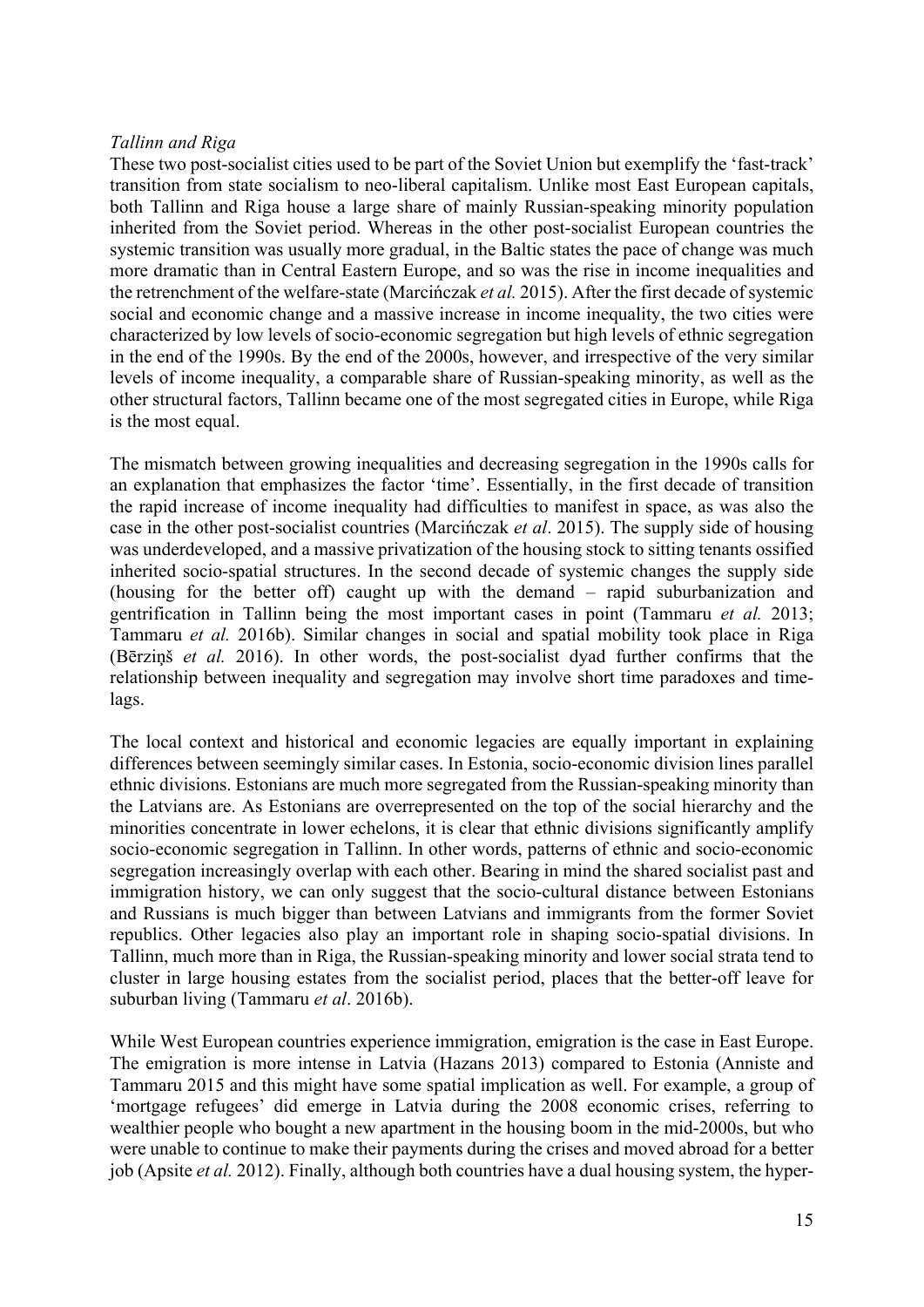ownership oriented local level housing policy in Latvia (more than 95 per cent of housing is in private ownership) seems to contribute to the reduction of housing segregation. Relatively generous housing benefits for the less affluent residents and rent regulations contribute to higher levels of social mix and reduce the intensity of gentrification (Bērziņš *et al.* 2016). Hence, Tammaru *et al.* (2016b) argue for the extensive 'market experiment' unfolding in Tallinn as an important factor behind the most rapid growth in socio-economic segregation within the pool of our case study cities. Furthermore, both in Tallinn and Riga, social housing was built on large homogenous greenfield sites during the Soviet period like elsewhere in East Europe. That potentially paves a way to high levels of segregation also in the future, given what we learn from the Stockholm experience.

#### **Conclusions**

Socio-economic inequalities have been on the rise on both sides of the Atlantic for the last four decades. Whereas in North America the link between inequality and segregation has been studied recently (Fischer 2004, Watson 2009, Bischoff and Reardon 2013), the evolving patterns of socio-economic segregation in metropolitan Europe have received less scholarly attention. The aim of this paper was twofold: to assess the levels of socio-economic segregation in metropolitan Europe in the first decade of the  $21<sup>st</sup>$  century, and to offer possible explanations for the evolving patterns of segregation. We collected the results of diligent studies on socioeconomic spatial divisions in 12 European capital cities (Tammaru *et al.* 2016a), and presented a theoretical model that rests on four contributory (macro)structural factors (income inequalities, globalization and economic restructuring, welfare regimes, and housing systems).

Regarding the changing levels of socio-economic segregation, it is clear that metropolitan Europe became a more unequal place. Essentially, the increasing spatial divisions between the top and the bottom of the social hierarchy parallel growing income inequality and global connectedness, as well as the region-wide retrenchment of the welfare state and liberalization of housing systems. Interestingly, even though we find evidence for desegregation of either the higher or the lower social groups in some capital cities, the growing gap between the poor and the rich is consistent all over Europe. But, the same as two decades ago (Musterd 2005), Europe is still less divided by socio-economic status than North America. The levels of socio-economic segregation in large European cities vary a lot though; the most divided cities (Madrid and Tallinn) are roughly two times more segregated than the most equal ones (Oslo and Prague).

The other main conclusion of our study is that the actual levels of segregation do not perfectly match the theoretical ranking. It appears that the four structural factors are not enough to accurately predict the scale of socio-economic spatial divisions. However, we find a firm, albeit general, relationship between particular factors and socio-economic segregation. As expected, higher income disparities and more liberal forms of welfare regimes bring about stronger segregation. But the relationship is not simple and linear. The same applies to the link between globalization and socio-economic separation; even if this factor is a significant predictor of segregation. Indeed, in cities that link major economic regions and states to the world economy (*Alpha* cities), the rich and the poor are more divided than in cities less embedded in the global economy. The mismatch between the theory and empirical reality also emphasizes the salient role of two other, less unambiguous, factors: a local institutional and spatial context, and time (time-lags).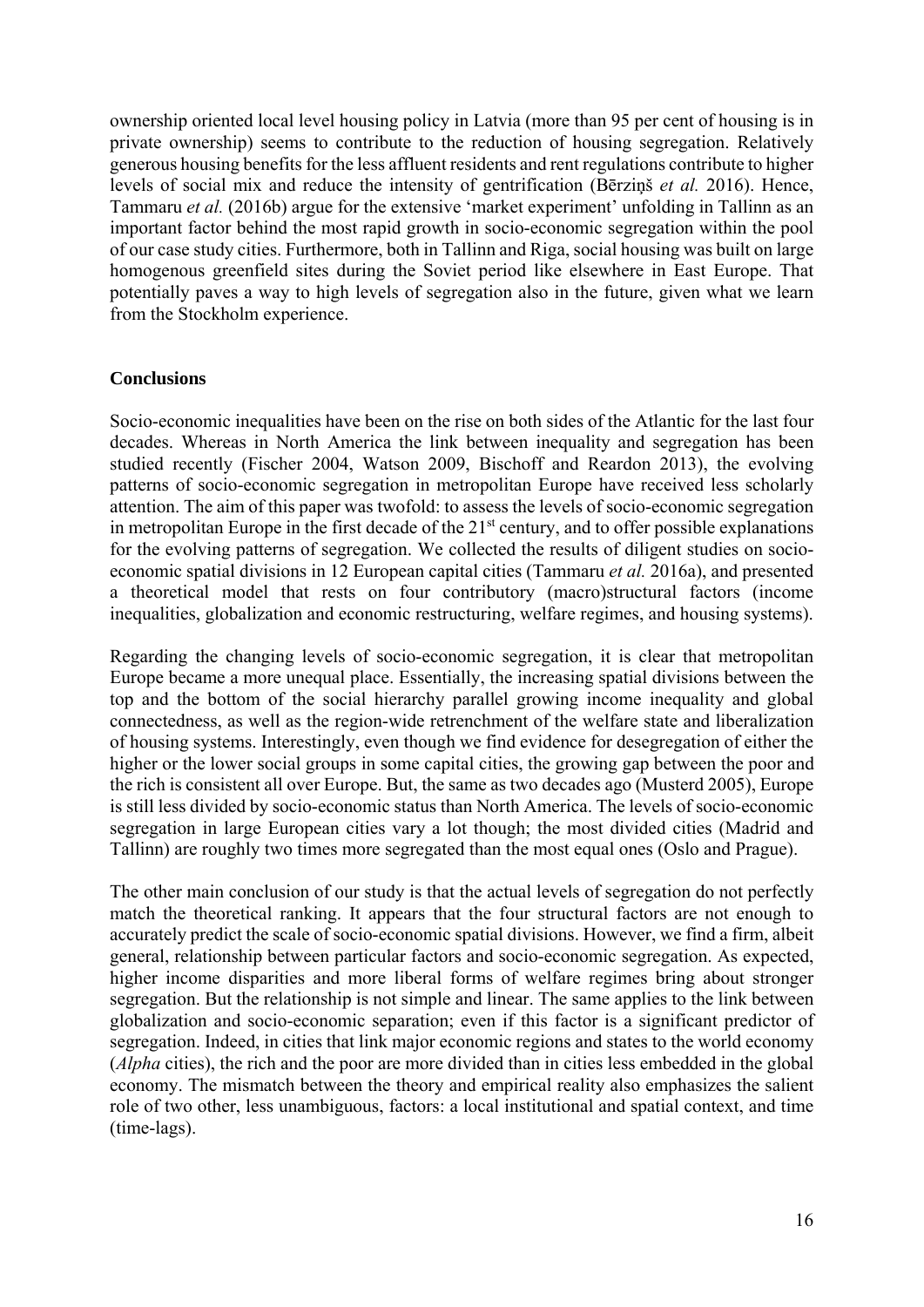The lessons from the six case cities, three dyads, further illuminate the importance of the two contextual factors in explaining the patterns of socio-economic segregation. The chief role of local contexts, historically developed socio-economic profiles and spatial structures, in shaping the patterns of socio-economic segregation has been often accentuated (Burgers and Musterd 2002, Bontje and Musterd 2008, Maloutas 2012, Marcińczak *et al*. 2015). The results of our comparative study provide further evidence for the significant effect of 'space' and historically developed morphological, social and cultural structures. The legacies of the former local housing and planning regulations, as exemplified by the pairs Oslo-Stockholm and Amsterdam-Vienna, can override the effects of structural processes. But other local aspects may also come to the fore. Irrespective of similar institutional environments, modern history, and morphological structures, the cultural distance between the hosts and Russian-speaking minorities, as well as housing preferences of these two groups, seems to bring about much stronger socio-economic spatial divisions in Tallinn than in Riga.

The last conclusion of this study is that the time-dimension is crucial to understand patterns of socio-economic segregation development. The results of our work provide a few examples of how such temporal effects might work out. The first example continues with the paradox of post-socialist transition: increasing social inequality can lead to decreasing segregation. This paradox might, as suggested, be a temporary phenomenon. Some scholars predicted that the larger inequalities that are related to the transformation will translate in housing and space as well (Marcińczak *et al*. 2012, 2013, Sýkora and Bouzarovski 2012), which actually took place in many post-socialist cities in the second decade of the  $21<sup>st</sup>$  century. The inner city gentrification processes, ignited by the new middle class, as well as suburbanization of the middle class show strong parallels with what has been experienced in Western Europe before. The initial reduction of segregation quickly turned into increasing segregation that we can observe in all our case study cities and most notably in Estonia where the role of the public sector in balancing market forces in shaping urban change is the weakest (Tammaru *et al.* 2016b).

Such processes, however, are not uniquely East European. In West European cities similar paradoxes may be found. Rapid changes in society and economy, as in Oslo after the fast housing privatization in the 1980s, need time to exert spatial effects. By the same token, in neighborhoods where gentrification is still in its initial phase, it is likely that levels of social spatial inequality are decreasing. Higher level socio-economic categories will move to relatively homogeneous lower income level inner city areas and thus reduce segregation. Empirical support is available for several European capital cities (Leal and Sorando 2016, Musterd and van Gent 2016). Not just migration will trigger such processes; also *in situ* social change can contribute to an initial reduction of segregation in a neighborhood (Hochstenbach *et al*. 2014). When people do not move, but gain position and reach higher socio-economic levels, or when they inherit housing from parents, they may increase the social mix in the area and reduce the level of segregation. This applies to cities all over Europe (also see Maloutas 2016, Petsimeris and Rimoldi 2016).

The results from Europe also reveal that, in contrast to the USA (Reardon and Bischoff 2011), spatial segregation processes may occur with a time lag after other developments have taken place, especially if different forms of crisis are involved. Some of the processes discussed may take a while before they can take off. Deviations of the general process of increasing socioeconomic segregation may be partly due to insufficiently taking into account these time-related insights. In other words, social inequality and market-oriented housing system have to be in place for a while to facilitate a transformation of social disparities into spatial divisions. Some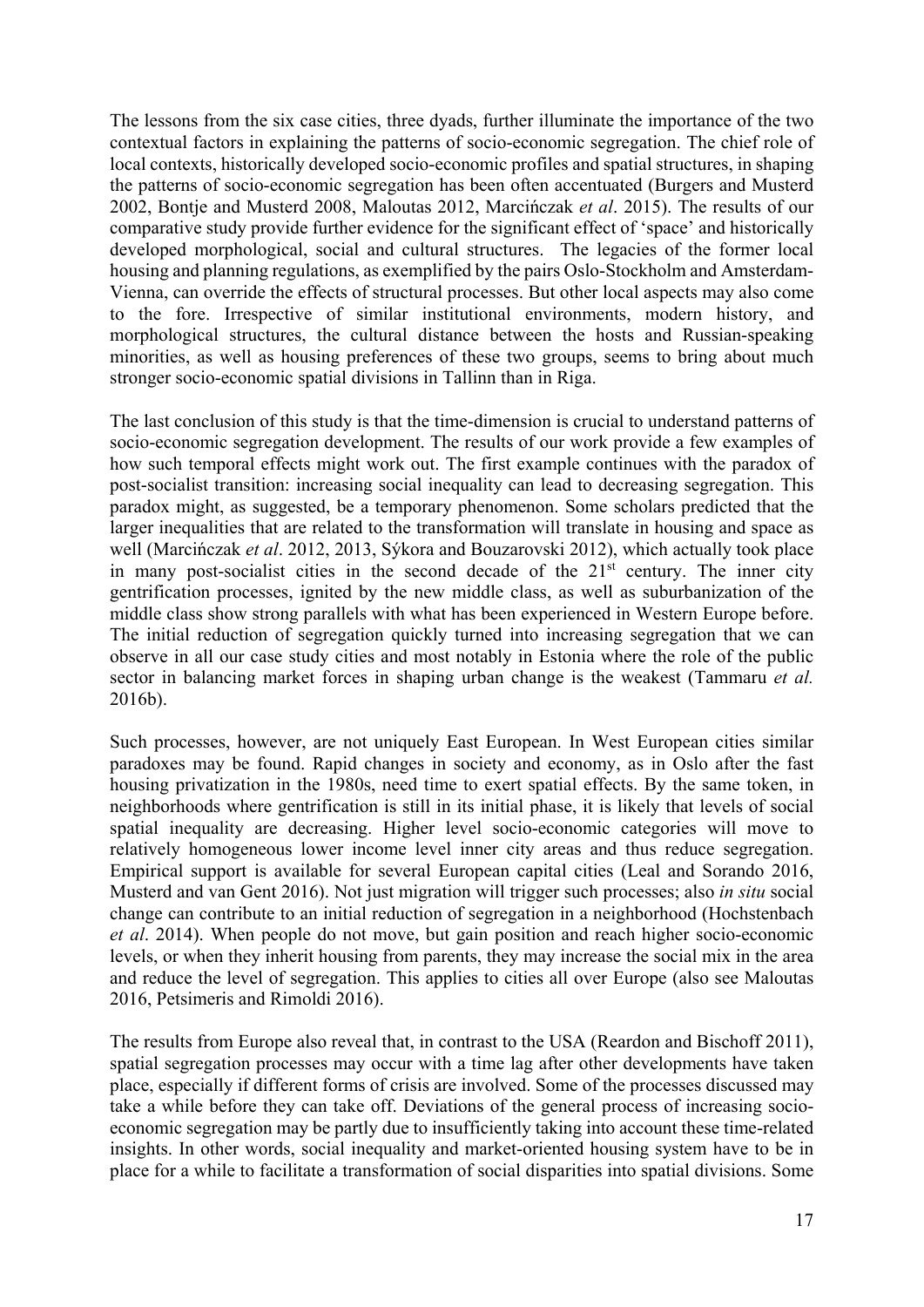processes of segregation decline may be sensitive to the fluctuations of the economy, and desegregation may only be a temporary irregularity, in an otherwise stable segregation trends. A reduction of residential mobility may produce (temporarily) less segregation. Will segregation increase again, when mobility catches up again? This seems to depend on the type of migration. An increase in residential mobility may also bring down socio-economic segregation when higher social strata move into lower social status neighborhoods as happens in gentrifying areas. But is there support for the argument that when the gentrification process enters mature stages, segregation will increase again? One needs an extended time-framework to answer these questions, a framework that should be more widely adopted in future comparative studies on socio-economic segregation.

#### **Literature**

- Andersson, R. and Kährik, A., 2016, Widening gaps: segregation dynamics during two decades of economic and institutional change in Stockholm. In T. Tammaru, S. Marcińczak, M. van Ham and S. Musterd, editors, *Socio-Economic Segregation in European Capital Cities. East meets West*, London: Routledge, 110-131.
- Anniste, K. and Tammaru, T., 2014, Ethnic differences in integration levels and return migration intentions: A study of Estonian migrants in Finland. *Demographic Research* 30(13), 377–412.
- Apsite, E., Krisjane, Z. and Bērziņš, M., 2012, Emigration from Latvia under economic crisis conditions. *IPEDR* vol. 31. Singapore: IACSIT Press.
- Arbaci, S., 2007, Ethnic segregation, housing systems and welfare regimes in Europe. *International Journal of Housing Policy* 7(4), 401–33.
- Beaverstock, J, Smith, R. and Taylor, P., 2015, *Global City Network*. http://www.lboro.ac.uk/gawc/ (last accessed 2 November 2015).
- Bertaud, A. and Renaud, B., 1997, Socialist cities without land markets. *Journal of Urban Economics* 41(1), 137–151.
- Berry, B. and Kasarda, J., 1977, *Contemporary urban ecology*. New York: Macmillan.
- Krišjāne, Z., Bērziņš, M. and Kratovitš, R. 2016. Occupation and ethnicity: patterns of residential segregation in Riga two decades after socialism. In T. Tammaru, S. Marcińczak, M. van Ham and S. Musterd, editors, *Socio-Economic Segregation in European Capital Cities. East meets West*, London: Routledge, 287–312.
- Bodnár, J, and Böröcz, J., 1998, Housing advantages for the 1300 better connected? Institutional segmentation, settlement type, and social network effects in Hungary's late state socialist housing inequalities. *Social Forces* 76(4), 1275–1304.
- Booth, C., 1887, The inhabitants of Tower Hamlets (School Board Division), their condition and occupations. *Journal of the Royal Statistical Society* 50(2), 326–401.
- Bontje, M. and Musterd, S., 2008, The Multi-Layered City; The value of old urban profiles. *Tijdschrift voor Economische en Sociale Geografie*, 99 (2), 248–255.
- Burgers, J. and Musterd, S., 2002, Understanding Urban Inequality A model based on existing theories and an empirical illustration. *International Journal of Urban and Regional Research* 26(2), 403–413.
- Dangschat, J., 1987, Sociospatial disparities in a 'socialist' city: The case of Warsaw at the end of the 1970s. *International Journal of Urban and Regional Research* 11(1), 37–60.
- Deacon, B., 2000, Eastern European welfare states: The impact of the politics of globalization. *Journal of European Social Policy* 10(2), 146–161.
- Duncan, O. and Duncan, B., 1955, Residential distribution and occupational stratification. *American Journal of Sociology* 60(5), 493–503.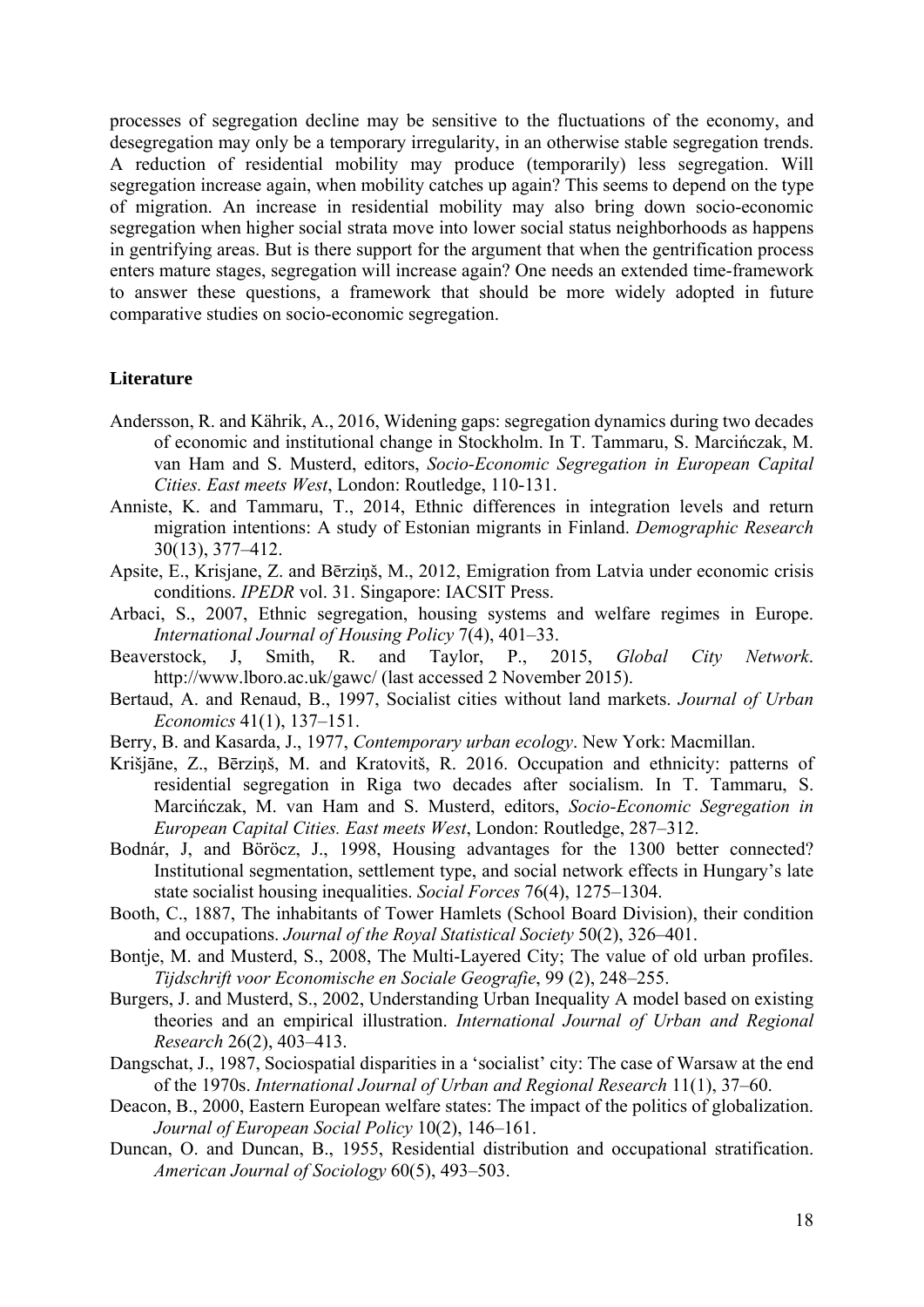Dewilde, C. and Lancee, B., 2013, Income inequality and access to housing in Europe. *European Sociological Review* 29(6), 1189–1200.

Esping-Andersen, G., 1990, *The Three Worlds of Welfare Capitalism*. Cambridge: Polity Press.

- European Commission, 2010, *Why Socio-economic Inequalities Increase? Facts and Policy Responses in Europe*. Luxembourg: Publication Office of the European Union.
- Fenger, H., 2007, *Welfare regimes in central and Eastern Europe: Incorporating postcommunist countries in a welfare regime typology*. http://journal.ciiss.net/index.php/ciiss/article/viewPDFInterstitial/45/37 (last accessed 15 January 2015).
- Forrest, R. and Murie, A., 1988, *Selling the Welfare State. The Privatisation of Public Housing*. London and New York: Routledge.
- Fotheringham, A. and Wong, D., 1991, The modifiable areal unit problem in multivariate statistical analysis. *Environment and Planning A* 23(7) 1025–1044.
- Gentile, M. and Sjöberg, Ö., 2013, Housing allocation under socialism: The Soviet case revisited. *Post-Soviet Affairs* 29(2), 173–195.
- Gentile M., Tammaru, T. and Van Kempen, R., 2012, Heteropolitanization: Social and spatial change in Central and Eastern Europe. *Cities* 29(5), 291–299.
- Hamnett, C., 1994, Social Polarisation in global cities: Theory and evidence. *Urban Studies* 31(3), 401–424.
- Hatz, G., Kohlbacher, J. and Reeger, U., 2016, Socio-economic segregation in Vienna: A socialoriented approach to urban planning and housing. In T. Tammaru, S. Marcińczak, M. van Ham and S. Musterd, editors, *Socio-Economic Segregation in European Capital Cities. East meets West*, London: Routledge, 80-109.
- Hazans, M., 2013, *Emigration from Latvia: Recent trends and economic impact in Coping with Emigration in Baltic and East European Countries*. Paris: OECD Publishing.
- Hirt, S., 2103, Whatever happened to the (post) socialist city? *Cities* 32(1): 29–38.
- Häussermann, H. and Haila, A., 2005, The European city: A conceptual framework and normative project. In Y. Kazepov, editor, *Cities of Europe: Changing Contexts, Local Arrangements, and the Challenge to Urban Cohesion.* Oxford: Blackwell Publishing, 43– 64.
- Hegedüs, J., 2013, Housing privatisation and restitution. In J. Hegedüs, N. Teller and M. Lux, editors, *Social Housing in Transition Countries.* New York: Routledge, 33–49.
- Hochstenbach C., Musterd, S. and Teernstra, A., 2014, Gentrification in Amsterdam: Assessing the importance of context. *Population, Space and Place* (published online DOI: 10.1002/psp.1854).
- ILO, 2007, *Updating the International Standard Classification of Occupations (ISCO)*. Geneva: International Labour Organization.
- ILO, 2012, *International Standard Classification of Occupations.* Geneva: International Labour Organization.
- ILO, 2015, *International Labour Organization Webpage*. http://www.ilo.org/global/lang- en/index.htm. Last accessed 2 November 2015.
- Janson, C-G., 1980, Factorial social ecology: An attempt at summary and evaluation. *Annual Review of Sociology* 6, 433–456.
- Jones, C. and Murie, A., 2006, *The Right to Buy*. Blackwell Publishing, Oxford.
- Kazepov, J., 2005, Introduction. In Y. Kazepov, editor, *Cities of Europe: Changing Contexts, Local Arrangements, and the Challenge to Urban Cohesion.* Oxford: Blackwell Publishing, 3–42.
- Kemeny, J., 1995, *From Public Housing to the Social Market: Rental Policy Strategies in Comparative Perspective*, London: Routledge.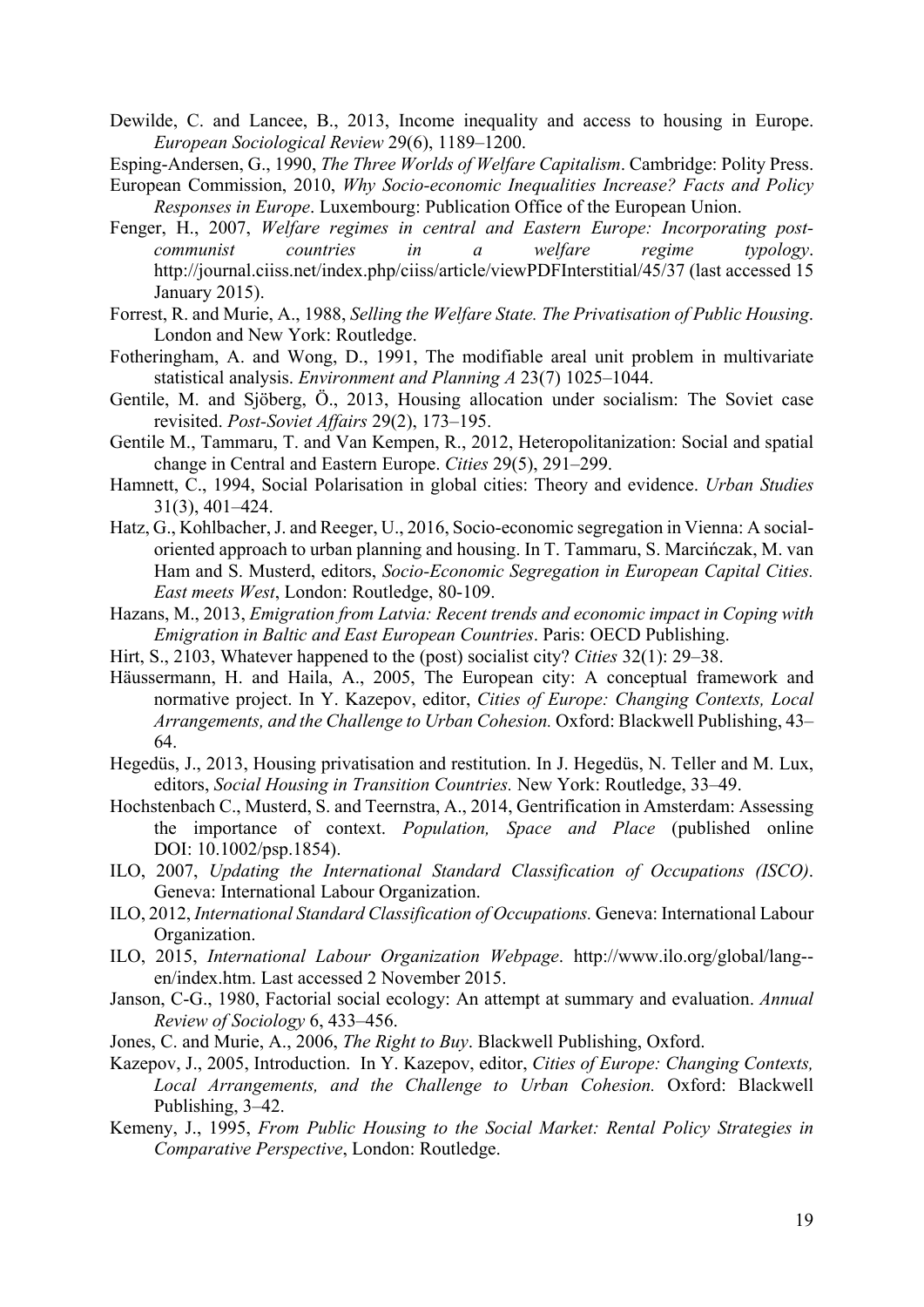- Kesteloot, C., 2005, Urban socio-spatial configurations and the future of European cities. In Y. Kazepov, editor, *Cities of Europe: Changing Contexts, Local Arrangements, and the Challenge to Urban Cohesion.* Oxford: Blackwell Publishing, 123–148.
- Kadi, J., 2014, The neo-liberal restructuring of urban housing markets and the housing conditions of low-income households: an international comparison. PhD Thesis. Amsterdam: University of Amsterdam.
- Kadi, J. and Ronald, M., 2014, Market-based housing reforms and the 'right to the city': the variegated experiences of New York, Amsterdam and Tokyo. *International Journal of Housing Policy, 14* (3), 268–292.
- Kish, L., 1954, Differentiation in metropolitan areas. *American Sociological Review* 19(4), 388–398.
- Kleinhans, R. and van Ham, M., 2013, Lessons learned from the largest tenure mix operation in the world: Right to buy in the United Kingdom. *Cityscape: A Journal of Policy Development and Research* 15(2), 101-118.
- Kornai, J., 1992, *The socialist system: The political economy of communism,* New Jersey: Princeton University Press.
- Kovács, Z., 2009, Social and economic transformation of the historical neighborhoods in Budapest. *Tijdschrift voor Economische en Sociale Geografie* 100(4), 399–416.
- Kovács, Z., and Herfert, G., 2012, Development pathways of large housing estates in postsocialist cities: An international comparison. *Housing Studies* 27(3), 324–342.
- Kovács, Z. and Szabó, B., 2016, Urban restructuring and changing patterns of socio-economic segregation in Budapest. In T. Tammaru, S. Marcińczak, M. van Ham and S. Musterd, editors, *Socio-Economic Segregation in European Capital Cities. East meets West*, London: Routledge, 238–260.
- Ladányi, J., 1989, Changing patterns of residential segregation in Budapest. *International Journal of Urban and Regional Research* 13, 555–572.
- Leal, J. and Sorando, D., 2015, Economic crisis, social change and segregation processes in Madrid. In T. Tammaru, S. Marcińczak, M. van Ham and S. Musterd, editors, *Socio-Economic Segregation in European Capital Cities. East meets West*, London: Routledge, 214–237.
- Malmberg, B, Andersson, E, and Östh, J., 2013, Segregation and Urban Unrest in Sweden. *Urban Geography* 34(7), 1031-1046.
- Maloutas, T., 2012, Introduction. In T. Maloutas and K. Fujita, editors, *Residential Segregation in Comparative Perspective. Making Sense of Contextual Diversity* Farnham, UK: Ashgate, 1–36.
- Maloutas, T., 2016, Socio-economic segregation in Athens at the beginning of the 21st century In T. Tammaru, S. Marcińczak, M. van Ham and S. Musterd, editors, *Socio-Economic Segregation in European Capital Cities. East meets West*, London: Routledge, 156–185.
- Manley, D. and Johnston, R., 2104, London: A dividing city, 2001–11? *City* 18(6), 633–643.
- Manley, D., van Ham M., Bailey, N., Simpson, L. and Maclennan, D., editors, 2013, *Neighborhood Effects or Neighborhood Based Problems? A Policy Context*, Dordrecht: Springer.
- Manley, D., Johnston, R., Jones, K. and Owen, D., 2016, Occupational segregation in London: A multilevel framework for modelling segregation. In T. Tammaru, S. Marcińczak, M. van Ham and S. Musterd, editors, *Socio-Economic Segregation in European Capital Cities. East meets West*, London: Routledge, 30–54.
- Marcińczak, S., Gentile, M., Rufat, S. and Chelcea, L., 2014, Urban geographies of hesitant transition: Tracing socio-economic segregation in post-Ceausescu Bucharest. *International Journal of Urban and Regional Research* 38(4), 1399–1417.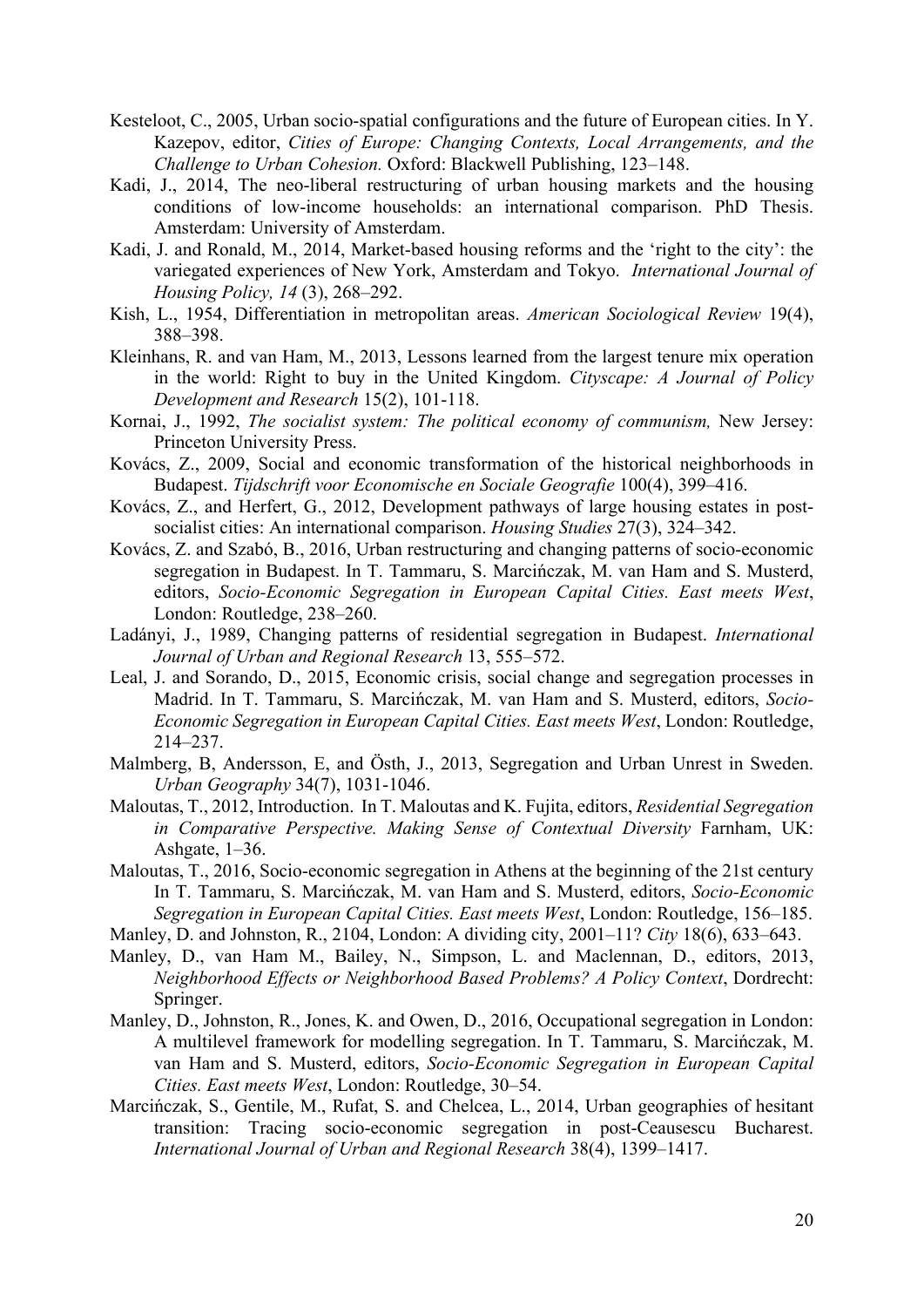- Marcińczak, S., Gentile, M. and Stępniak, M., 2013, Paradoxes of (post)socialist segregation: Metropolitan sociospatial divisions under socialism and after in Poland. *Urban Geography* 34(3), 327–352.
- Marcińczak, S., Tammaru, T., Novák, J., Gentile**,** M., Kovács, Z., Temelová, J., Valatka, V., Kährik, A. and Szabó, B., 2015, Patterns of socio-economic segregation in the capital cities of fast-track reforming postsocialist countries. *Annals of the American Association of Geographers* 105(1), 183–202.
- Marcińczak, S., Musterd, S., van Ham, M. and Tammaru, T., 2016, Inequality and rising levels of socio-economic segregation: Lessons from a pan-European comparative study In T. Tammaru, S. Marcińczak, M. van Ham and S. Musterd, editors, *Socio-Economic Segregation in European Capital Cities. East meets West*, London: Routledge, 358–382.
- Marcuse, P. and Van Kempen, R., 2000, Introduction. In P. Marcuse and R. Van Kempen, editors, *Globalizing Cities: A New Spatial Order?* Oxford: Blackwell Publishing, 1–21.
- Massey, D. and Denton, N., 1988, The dimensions of residential segregation. *Social Forces* 67(2), 281–315.
- Massey, D. and Denton, N., 1993, *American Apartheid: Segregation and the Making of the Underclass*, Harvard: Harvard University Press.
- Morgan, B., 1975, The segregation of socio-economic groups in urban areas: A comparative analysis. *Urban Studies* 12(1), 47–60.
- Morgan, B., 1980, Occupational segregation in metropolitan areas in the United States, 1970. *Urban Studies* 17(1), 63–69.
- Murie, A., 1998, Segregation, Exclusion and Housing in the Divided City. In S. Musterd and W. Ostendorf, editors, *Urban Segregation and the Welfare State: Inequality and Exclusion in Western Cities.* London: Routledge, 110–125.
- Musil, J., 1987, Housing policy and the socio-spatial structure of cities in a socialist country: The example of Prague. *International Journal of Urban and Regional Research* 11(1), 27–36.
- Musterd, S., 2005, Social and ethnic segregation in Europe: Levels, causes and effects. *Journal of Urban Affairs* 27(3), 331–348.
- Musterd, S., 2014, Public Housing in an Era of Neo-Liberalism. *Housing Studies.* 29(4), 467– 484.
- Musterd, S. and Ostendorf, W., editors, 1998, *Urban Segregation and the Welfare State: Inequality and Exclusion in Western Cities.* London: Routledge.
- Musterd, S. and Kovács, Z., 2013, *Place-making and Policies for Competitive Cities.* Oxford: Wiley-Blackwell.
- Musterd, S. and van Gent, W., 2016, Changing welfare context and income segregation in Amsterdam and its metropolitan area. In T. Tammaru, S. Marcińczak, M. van Ham and S. Musterd, editors, *Socio-Economic Segregation in European Capital Cities. East meets West*, London: Routledge, 55–79.
- Nolan, B., Salverda, W., Checchi, D., Marx, I., McKnight, A., György Tóth, I., and Van de Werfhorst, H., editors, 2014, Changing Inequalities and Societal Impacts in Rich Countries; Thirty Countries' Experiences. Oxford: Oxford University Press.
- Ouředníček, M., Pospíšilová, L., Špačková, P., Kopecká, Z. and Novák, J., 2016, The velvet and mild: socio-spatial differentiation in Prague after transition. In T. Tammaru, S. Marcińczak, M. van Ham and S. Musterd, editors, *Socio-Economic Segregation in European Capital Cities. East meets West*, London: Routledge, 261–286.
- Park, E., Burgess, E. and McKenzie, R., 1925, *The City: Suggestions for Investigation of Human Behavior in the Urban Environment.* Chicago: University of Chicago Press.
- Peach, C., 2009, Slippery segregation: Discovering or manufacturing ghettos? *Journal of Ethnic and Migration Studies* 35(9), 1381–1395.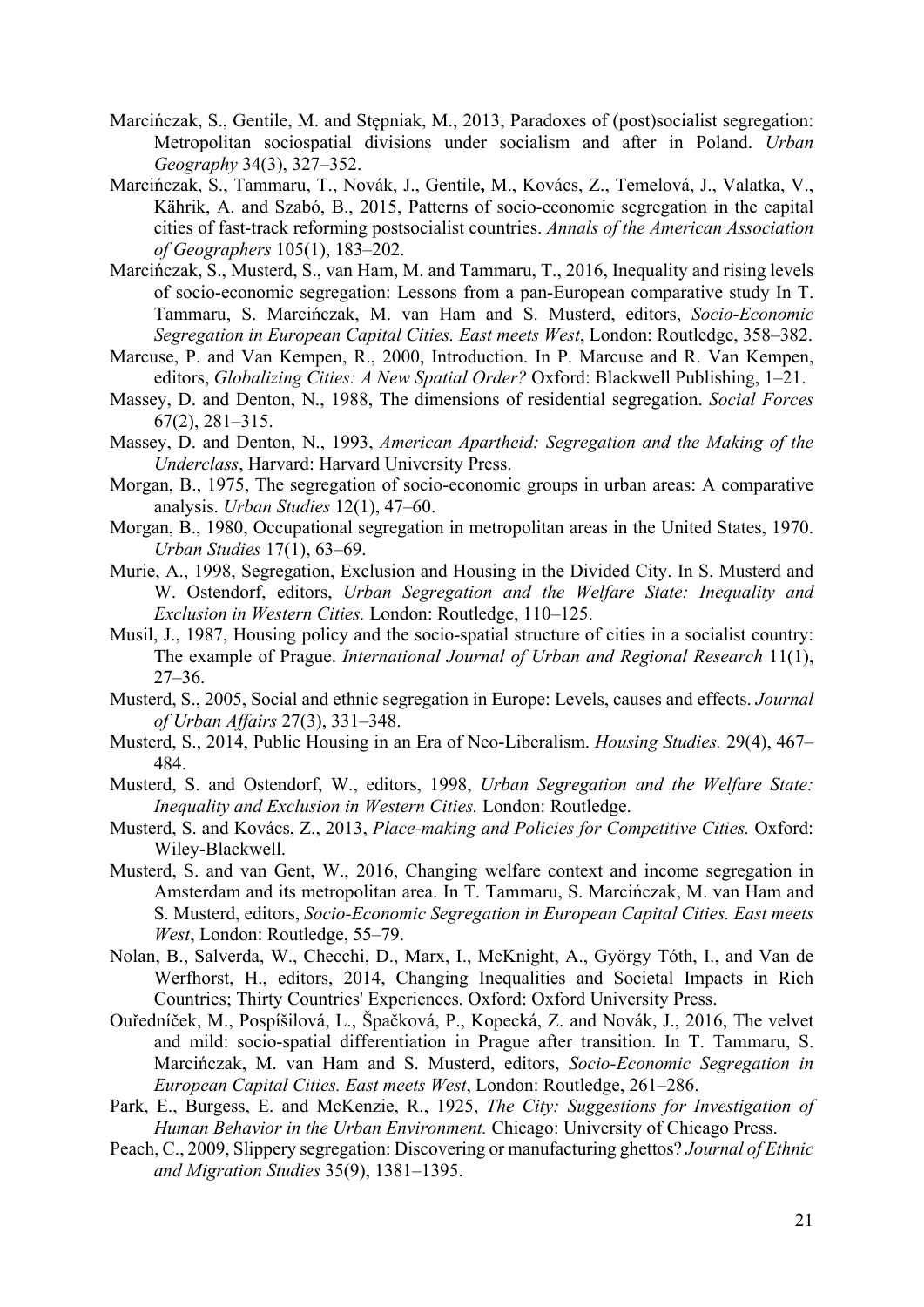- Petsimeris, P. and Rimoldi, S., 2016, Socio-economic divisions of space in Milan in the post-Fordist era. In T. Tammaru, S. Marcińczak, M. van Ham and S. Musterd, editors, *Socio-Economic Segregation in European Capital Cities. East meets West*, London: Routledge, 186–213.
- Préteceille, E., 2000, Segregation, class and politics in large cities. In A. Bagnasco and P. Le Gales, editors, *Cities in Contemporary Europe.* Cambridge, UK: Cambridge University Press, 74–97.
- Piketty, T., 2013, *Capital in the 21st Century,* Harvard University Press, Harvard.
- Reardon, S. and Bischoff, K., 2011, Income inequality and income segregation. *American Journal of Sociology* 116(4), 1092–1153.
- Rex, J. and Moore, R., 1967, *Race, Community and Conflict*, Oxford University Press, Oxford.
- Sachs, S., 2012, *The Price of Civilization. Reawakening Virtue and Prosperity after the Economic Fall.* London: Vintage.
- Sassen, S., 1991, *The Global City: New York, London, Tokyo.* Princeton: Princeton University Press.
- Salverda, W., Nolan, B., Checchi, D., Marx, I., McKnight, A., György Tóth, I., and Van de Werfhorst, H., editors, 2014, Changing Inequalities in Rich Countries; Analytical and Comparative Perspectives. Oxford: Oxford University Press.
- Schwartz, H. and Seabrooke, L., 2008, Varieties of Residential Capitalism in the International Political Economy: Old Welfare States and the New Politics of Housing. *Comparative European Politics*, 6, 237–261.
- Sennett, R., 2003, *Respect in a World of Inequality*. New York: W.W. Norton and Company.
- Słomczyński, K., and Shabad, G., 1996, Systemic transformation and the salience of class structure in East-Central Europe. *East European Politics and Societies* 11(1), 155–89.
- Smith, D., 1996, The socialist city. In G. Andrusz, M. Harloe, and I. Szelenyi, editors, *Cities after Transition.* Oxford: Blackwell, 70–99.
- Smith, A. and Timár, J., 2010, Uneven transformations: Space, economy and society 20 years after the collapse of state socialism. *European Urban and Regional Studies* 17 (2), 115– 25.
- Szelényi, I., 1996, Cities under socialism and after. In G. Andrusz, M. Harloe, and I. Szelenyi, editors, *Cities after Transition.* Oxford: Blackwell, 286–317.
- Sztompka, P., 1996, Looking Back: The year 1989 as a cultural and civilizational break. *Communist and Post-Communist Studies* 29(2), 115–129.
- Stanilov, K., editor, 2007, *The post-socialist city: Urban form and space transformations in central and Eastern Europe after socialism,* Dordrecht, The Netherlands: Springer.
- Sýkora, L., 2009, Post-socialist cities. In R. Kitchin and N. Thrift, editors, *International Encyclopedia of Human Geography.* Oxford: Elsevier, 387–395.
- Sýkora, L. and Bouzarovski, S., 2012, Multiple transformations: Conceptualising the postcommunist urban transition. *Urban Studies* 49(1), 43–60.
- Tammaru, T., van Ham, M., Leetmaa, K., Kährik, A. and Kamenik, K., 2013, Ethnic dimensions of suburbanisation in Estonia. *Journal of Ethnic and Migration Studies* 39(5) 845–862.
- Tammaru, T., Musterd, S., van Ham, M. and Marcińczak, S., 2016a, A multi-factor approach to understanding socio-economic segregation in European capital cities. In T. Tammaru, S. Marcińczak, M. van Ham and S. Musterd, editors, *Socio-Economic Segregation in European Capital Cities. East meets West,* London: Routledge, 1–29.
- Tammaru, T., Kährik, A., Mägi, K., Novák, J. and Leetmaa, K., 2016b, The 'market experiment': Increasing socio-economic segregation in the inherited bi-ethnic context of Tallinn. In T. Tammaru, S. Marcińczak, M. van Ham and S. Musterd, editors, *Socio-*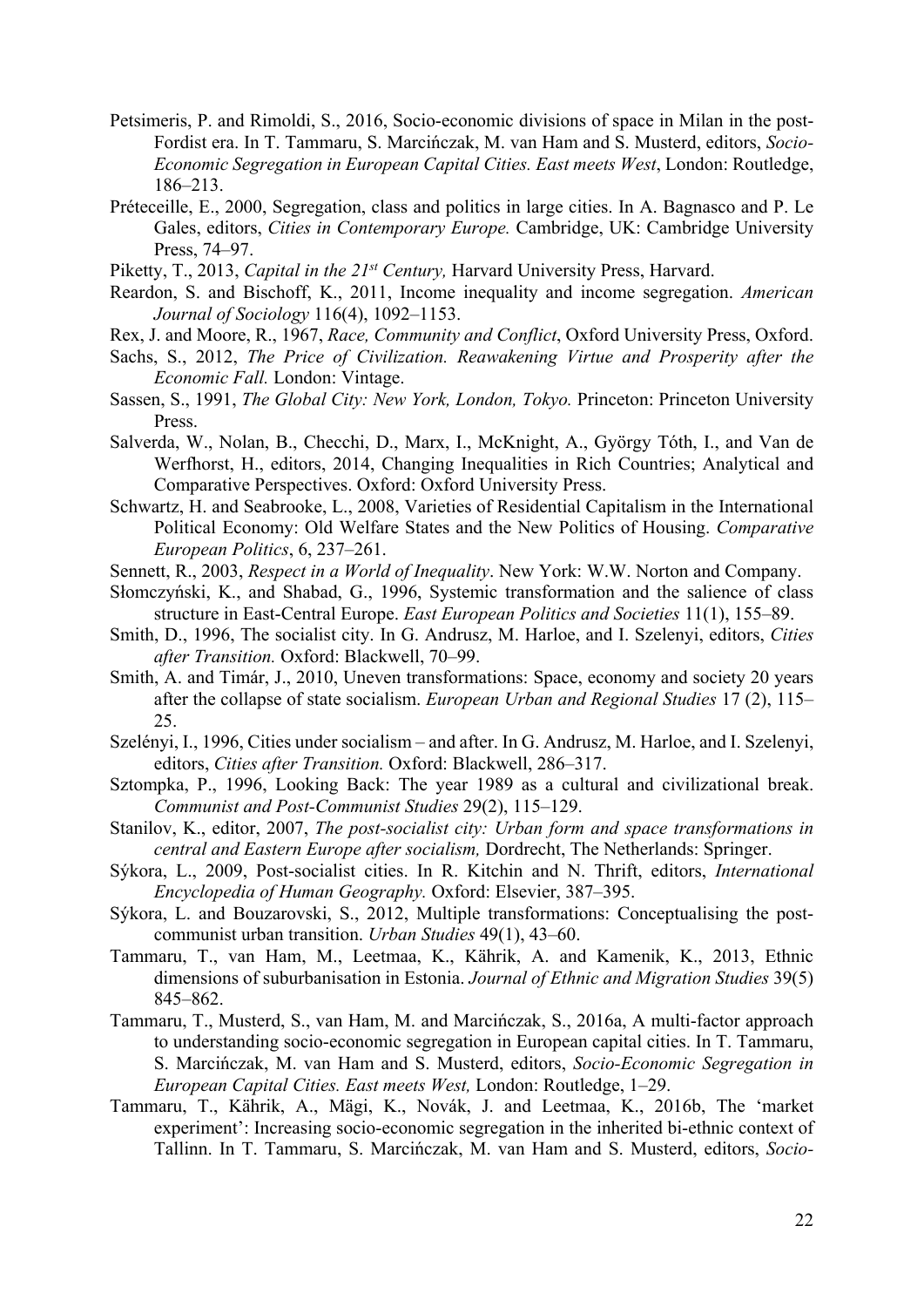*Economic Segregation in European Capital Cities. East meets West*, London: Routledge, 333–357.

- Turkington, R., van Kempen, R. and Wassenberg, F., editors, 2004, *High-rise Housing in Europe: Current Trends and Future Prospects. Housing and Urban Policy Studies.* Delft: Delft University Press.
- Valatka, V., Burneika, D. and Ubarevičienė R., 2016, Large social inequalities and low levels of socio-economic segregation in Vilnius. In T. Tammaru, S. Marcińczak, M. van Ham and S. Musterd, editors, *Socio-Economic Segregation in European Capital Cities. East meets West*, London: Routledge, 313–332.
- van Ham, M. and Manley, D., 2009, Social housing allocation, choice and neighbourhood ethnic mix in England. *Journal of Housing and the Built Environment* 24, 407–422.
- van Ham, M. and Manley, D., 2012, Neighborhood effects research at a crossroads. Ten challenges for future research. *Environment and Planning A* 44(12), 2787–2793.
- van Kempen, R. and Murie, A., 2009, The new divided city: Changing patterns in European Cities. *Tijdschrift voor Economische en Sociale Geografie* 100(4), 377–398.
- van der Wusten, H. and Musterd, S., 1998, Welfare state effects on inequality and segregation: Concluding remarks. In S. Musterd, and W. Ostendorf, editors, *Urban Segregation and the Welfare State: Inequality and Exclusion in Western Cities.* London: Routledge.
- Verdery, K., 1996, *What Was Socialism and What Comes Next?* Cambridge: Cambridge University Press.
- Węcławowicz, G., 1979, The structure of socio-economic space in Warsaw in 1931 and 1970: A study in factorial ecology. In R. French and F. Hamilton, editors, *The Socialist City: Spatial Structure and Urban Policy.* Chichester: John Willey and Sons, 387–424.
- Wessel, T., 2016, Economic segregation in Oslo: polarisation as a contingent outcome In T. Tammaru, S. Marcińczak, M. van Ham and S. Musterd, editors, *Socio-Economic Segregation in European Capital Cities. East meets West*, London: Routledge, 132–155.
- Wolpert, J., 1965, Behavioral aspects of the decision to migrate. *Papers in Regional Science* 15(1), 159–169.
- Wong, D., 2003, Spatial decomposition of segregation indices: A framework toward measuring segregation at multiple levels. *Geographical Analysis* 35(3), 179–194.